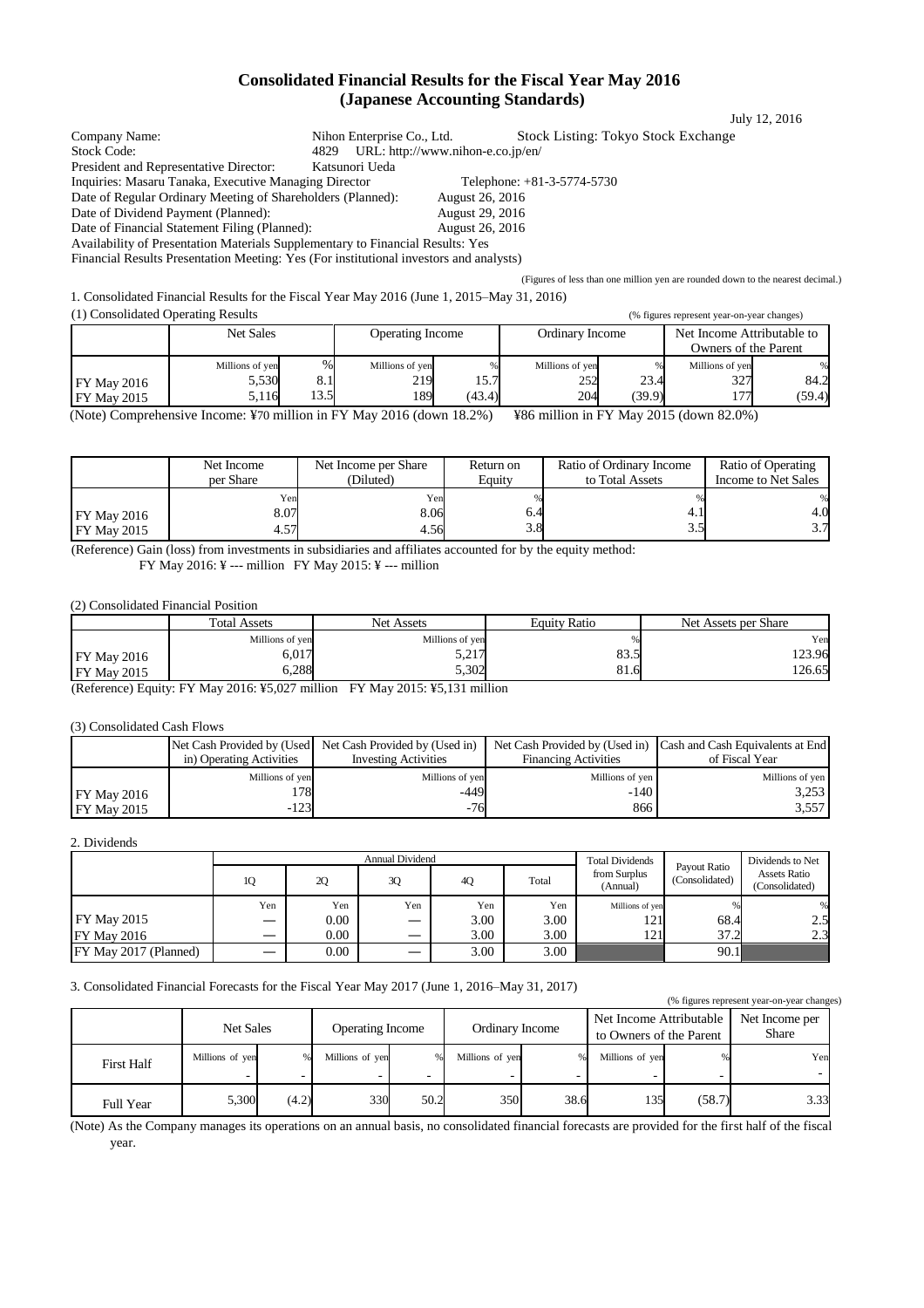Notes

(1) Changes in significant subsidiaries (Changes in subsidiaries affecting the scope of consolidation): Yes Newly consolidated: None Name:<br>Removed from consolidation: 1 company Name: Beijing YZH Wireless Net Technology Co., Ltd.

(2) Changes in accounting methods, procedures and estimates concerning preparation of financial statements

1) Changes accompanying revisions in accounting standards: Yes<br>2) Changes other than 1) above: None

2) Changes other than 1) above: None<br>
2) Changes in accounting estimates: None

- 3) Changes in accounting estimates: None<br>
4) Restatement of revisions: None
- 4) Restatement of revisions:

(3) Number of shares outstanding (Common stock)

1) Shares issued as of end of term (including treasury stock)

2) Treasury stock as of end of term

3) Average during the term

| FY May 2016        | 40,557,700 shares   FY May 2015   40,516,700 shares |                         |          |
|--------------------|-----------------------------------------------------|-------------------------|----------|
| FY May 2016        |                                                     | - shares $ FY$ May 2015 | - shares |
| <b>FY May 2016</b> | 40,541,073 shares FY May 2015 38,883,295 shares     |                         |          |

### \* Information about review procedure

These financial results are exempt from the review procedure prescribed in the Financial Instruments and Exchange Law. The review procedure for financial results prescribed in the Financial Instruments and Exchange Law had not been completed when this report was released.

### \* Explanation regarding the appropriate use of forecasts of business results and other information

#### 1. Forecasts of business results

The forecasts and future projections contained herein have been prepared on the basis of rational decisions given the information available as of the date of announcement of this document. Actual performance may differ from forecasts for a variety of reasons. Please refer to the "Analysis of Results of Operations" beginning on page 2 of the attachment to this document for cautionary statements concerning the conditions and performance forecasts that serve as the basis for these forecasts.

#### 2. Financial results presentation meeting

A financial results presentation meeting (for institutional investors and analysts) is scheduled for July 13, 2016. The presentation materials to be used at that meeting are scheduled to be posted on the Company's website on that day.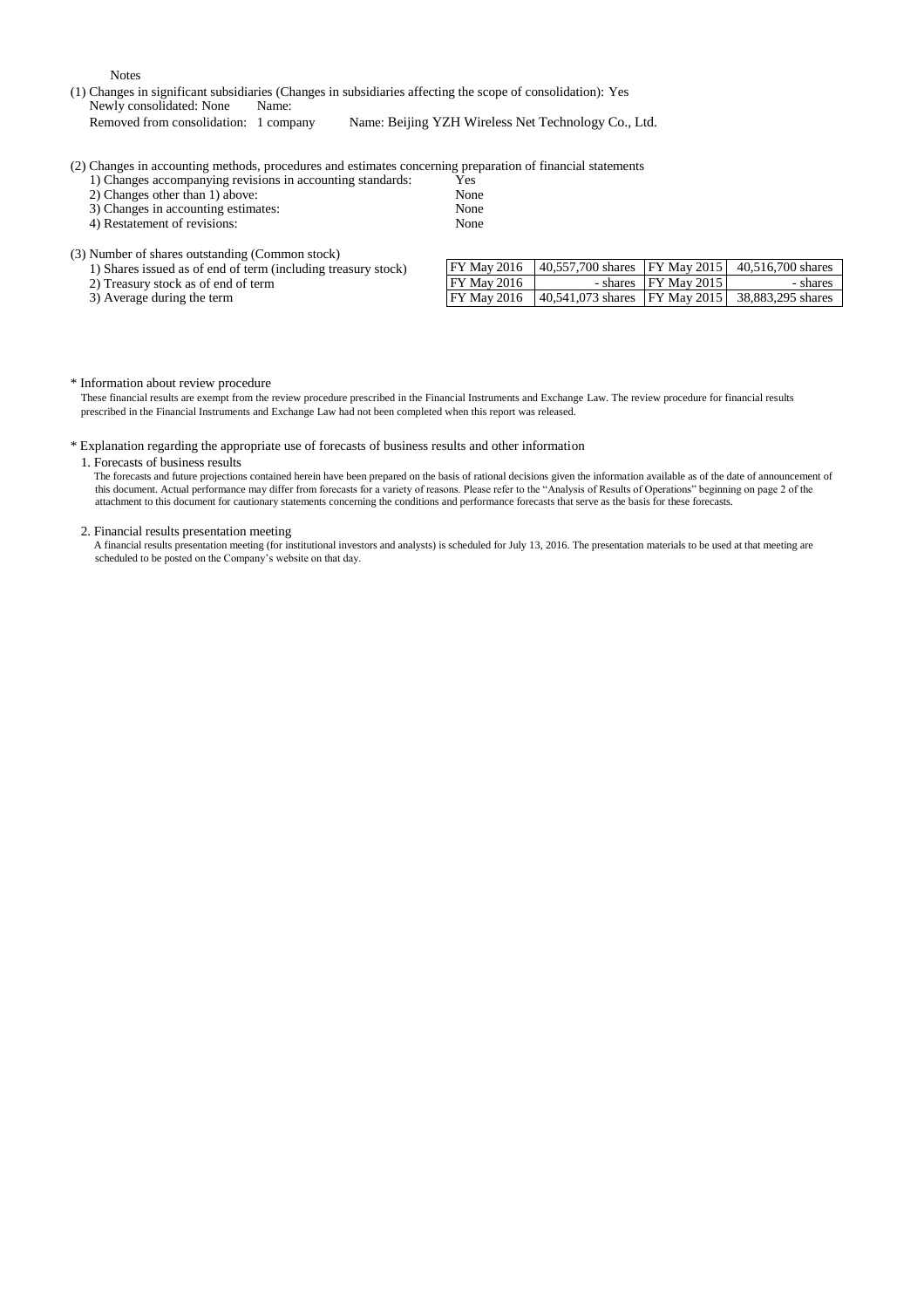# Contents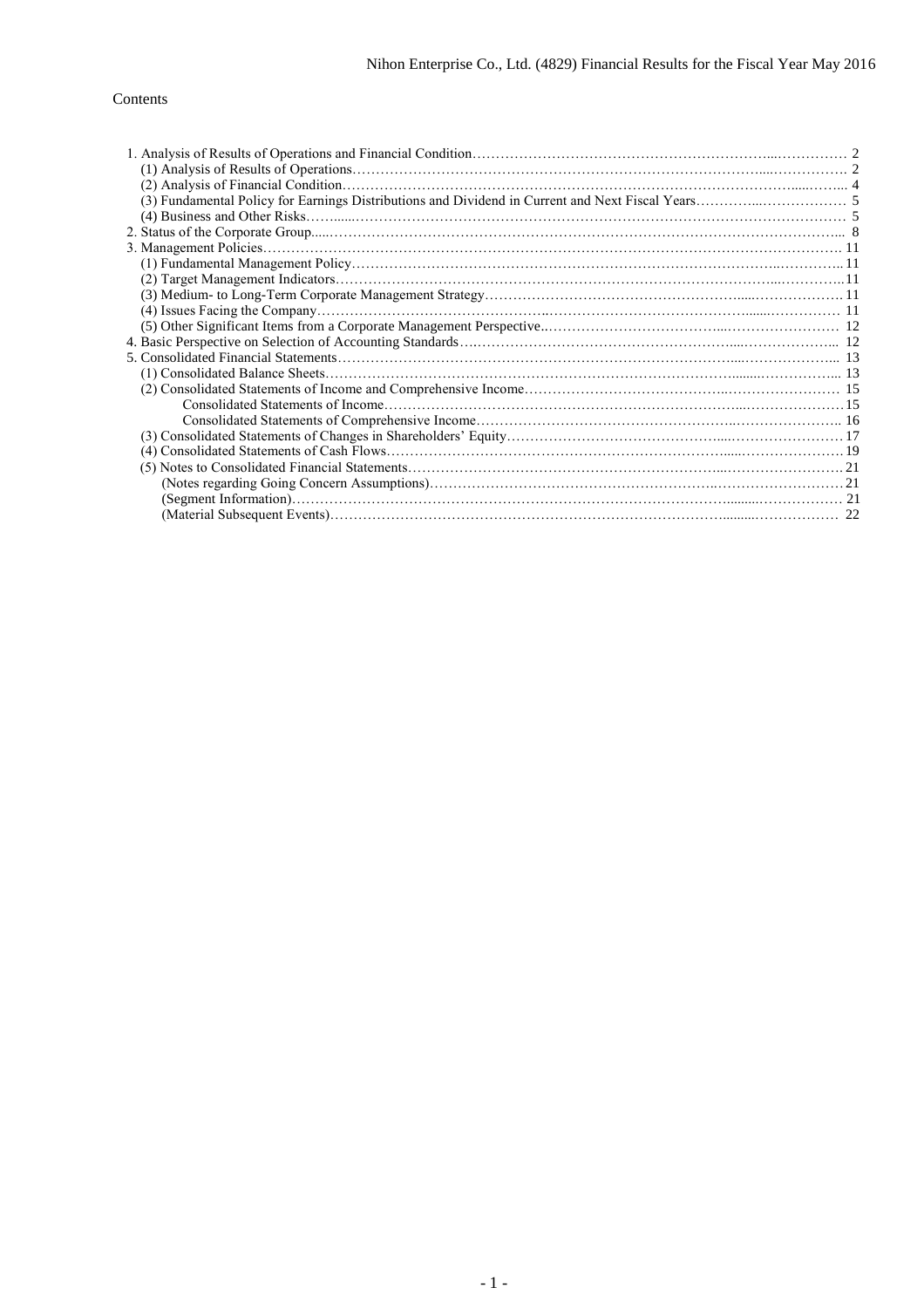# **1. Analysis of Results of Operations and Financial Condition**

# **(1) Analysis of Results of Operations**

### **1) Results of Operations in the Fiscal Year under Review**

# **1. Overview of Operating Performance in the Fiscal Year under Review**

During the fiscal year under review, the Japanese economy continued to be difficult to forecast. Despite stable corporate earnings and ongoing improvements for the employment situation on the back of government economic measures, personal consumption remained stagnant. The yen also appreciated sharply against the dollar, and stock prices fell.

Under these circumstances, the environment in the mobile content sector, to which the Group belongs, was characterized by a further shift towards iPhone, Android and other smartphones. As of September 30, 2015, the percentage of contracts for smartphones had risen to account for 56.9% of the total number of contracts (Note 1). The value of the mobile content market has risen to ¥1,456.6 billion and that of the mobile commerce market to ¥2,448.0 billion (2014, Note 2). We expect market expansion to continue going forward.

Under these conditions, the Nihon Enterprise Group worked to develop and offer highly functional, high-value-added services and promote the construction of a new business model. In addition, the Group has put more effort to establish even more stable business foundation and to expand operations further.

As a result, during the year under review net sales came to ¥5,530 million, up 8.1% from the preceding fiscal year. Operating income rose 15.7%, to ¥219 million; ordinary income increased 23.4%, to ¥252 million; and net income attributable to owners of the parent jumped 84.2%, to ¥327 million.

During the fiscal year under review, Nihon Enterprise implemented "Accounting Standards for Business Mergers" (ASBJ Statement No. 21, September 13, 2013) and changed "net income" to "net income attributable to owners of the parent."

(Note 1) Announced by MM Research Institute, Ltd. (Note 2) Announced by the Mobile Content Forum (MCF)

### **2. Performance by Segment in the Fiscal Year under Review**

#### **Mobile Content Segment**

In the Mobile Content Segment, for mobile carriers' (telecommunications companies) authorized service, we worked to acquire members for our smartphone content billed monthly, through strategic tie-ups with mobile phone sales companies for our proprietary advertising media, "in-store affiliate." For flat-rate services such as Sugotoku Content, au Smart Pass, and App Pass, we added content and promoted the services as mobile carrier policies changed and the impact of advertising declined.

We also aggressively developed and launched apps for the App Store and Google Play.

As a result of these efforts, sales in the Mobile Content Segment totaled ¥2,194 million, and segment income amounted to ¥684 million.

#### **Solutions Segment**

In the Solutions Segment, we we were entrusted with development for corporate customers, including content planning, design, operation, debugging, and server maintenance and management. As a result of our aggressive sales strategy, sales grew significantly against a backdrop of increasing IT investment activity and growing needs to take advantage of smartphones and tablets. We entered a business and capital tie-up with Smartvalue Co., Ltd., to improve our development and sales capabilities targeting local governments and corporations, leveraging business expertise, regional characteristics, and development resources.

In our business support service for corporate customers, we provided "Profair," a reverse auction and estimate collection system; "AplosOne softphone," an app that creates corporate telephone extension networks using smartphones; and the "BizTalk" messenger app. We also converted Promote, Inc., to a subsidiary (capital increase through a third-party stock offering), and developed "Concerto," a smartphone kitting support tool. In our intermediary escrow service (Note 3), which guarantees secure transactions, we took over the mobile flea market app "Dealing" from Crooz, Inc. This allowed us to quickly enter the market for mobile flea market apps, which is expected to grow, while minimizing our initial investment.

Our advertisement agency service, "in-store affiliate," saw increased sales as device sales in general rose sharply due to a surge in demand before government regulations on device sales go into effect. In regard to app advertisements, we began jointly operating the women's healthcare app "Women's DIARY" through a business tie-up with Excite Japan Co., Ltd., to improve the advertising model of the app.

Overseas, we increased the mobile handset sales volume at our two mobile phone sales shops (China Telecom shops) in the Shanghai area, while also improving sales to corporate customers, thus boosting revenue.

Owing to these efforts, the Solutions Segment generated sales of ¥3,335 million, with segment income of ¥93 million. (Note 3) Escrow refers to an intermediary service that guarantees secure transactions when a product is bought or sold. It is a

system in which a third party (escrow agent) other than the buyer or the seller settles the payment as an intermediary and temporarily holds on to the payment.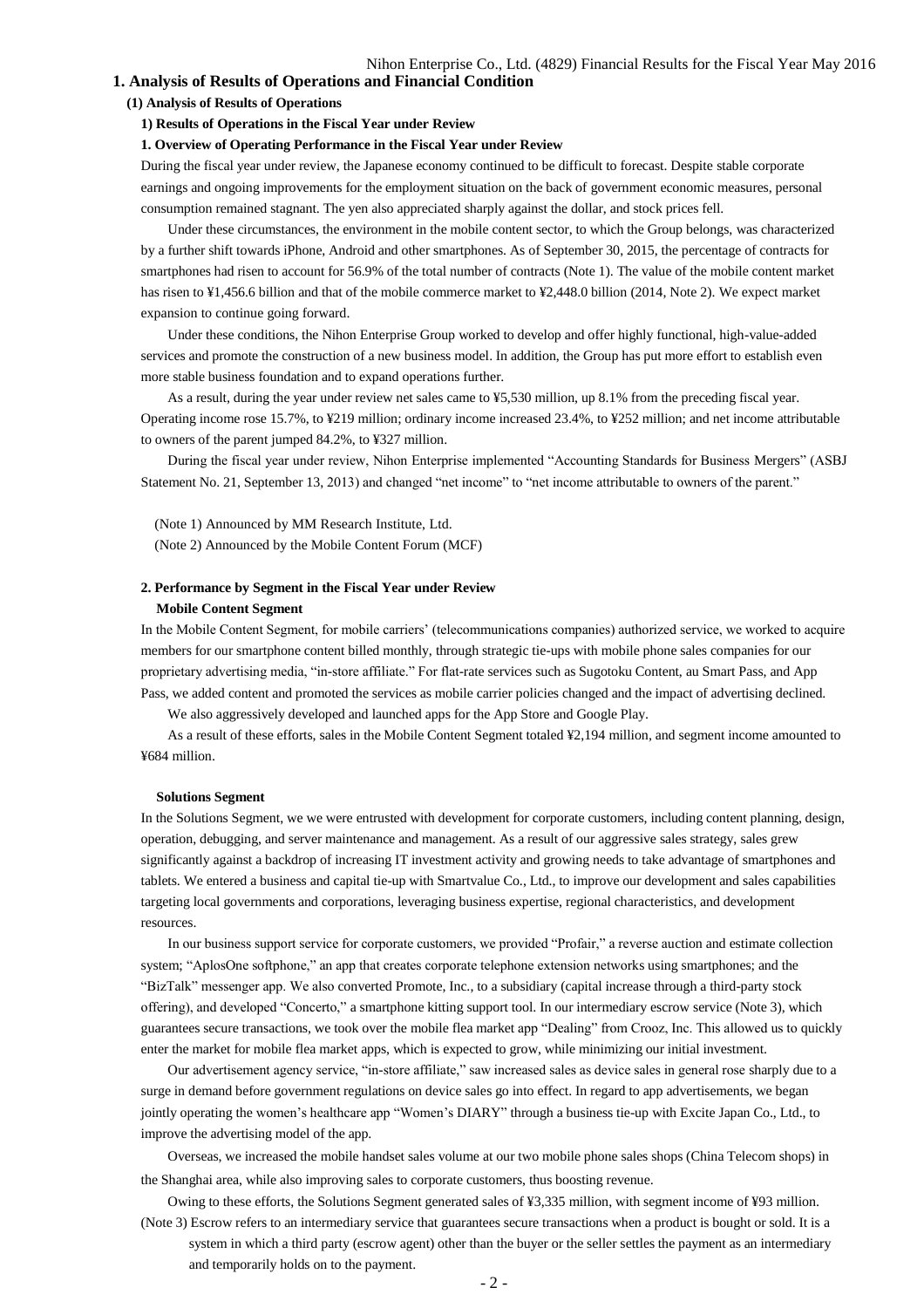### **2) Forecast for the Next Fiscal Year**

# **Mobile Content Segment**

In regard to our mobile content services for carriers, we will continue working on acquiring members for content billed monthly using secure and reliable carrier billing systems by effectively leveraging our proprietary advertising media. We plan to add new content for flat-rate services such as Sugotoku Content, au Smart Pass, and App Pass, as well as to expand our services.

We will look to increase earnings by developing and distributing new apps for the App Store and Google Play and by strengthening our partnerships.

This segment is also looking to create new services with an eye towards various platforms using the experience and assets we have gained in the Mobile Content Segment.

#### **Solutions Segment**

In entrusted development for corporate customers, the scale of the development projects is expanding and their numbers are trending upward on the back of growing IT investment demand. In this environment, we plan to accurately understand the needs of the market and increase revenue.

In addition, we will actively undertake new initiatives in potential growth markets. These include regional revitalization businesses that employ IT and businesses related to the Internet of things (IoT).

In our business support service for corporate customers, we will work to develop new products that meet the needs of our corporate customers, while also striving to improve the quality and variety of our current products.

In our intermediary escrow service, which guarantees secure transactions, we aim to increase transaction volume on the mobile flea market app "Dealing." As a new initiative employing the business model of "Dealing," we will be also working on commercializing "Inaseri," the Wholesales Co-Operative of Tokyo Fish Market's first e-commerce transaction service.

In our advertisement agency service, "in-store affiliate," we plan to continue strengthening our existing partnerships with mobile phone sales companies, cultivating new businesses, and increasing our store numbers, despite the likely impact of government regulations on device sales. We will also actively work on creating new sales channels in addition to mobile phone sales companies and handling of new content. In our app advertisement service, we will continue operating the "Women's DIARY" app with Excite Japan Co., Ltd., aiming to be the number one app for women's health. We also plan on acquiring more users and improving the user-friendliness of the app.

Overseas, we will work on building a revenue structure that is impervious to carriers' sales strategies by improving cost efficiency and rolling out more mobile phone sales shops (China Telecom shops) in the Shanghai area.

Through these initiatives, in the fiscal year ending May 31, 2017, we expect to deliver net sales of ¥5,300 million, down 4.2% year on year. We anticipate operating income of ¥330 million, up 50.2%; ordinary income of ¥350 million, up 38.6%; and net income attributable to owners of the parent of ¥135 million, down 58.7%.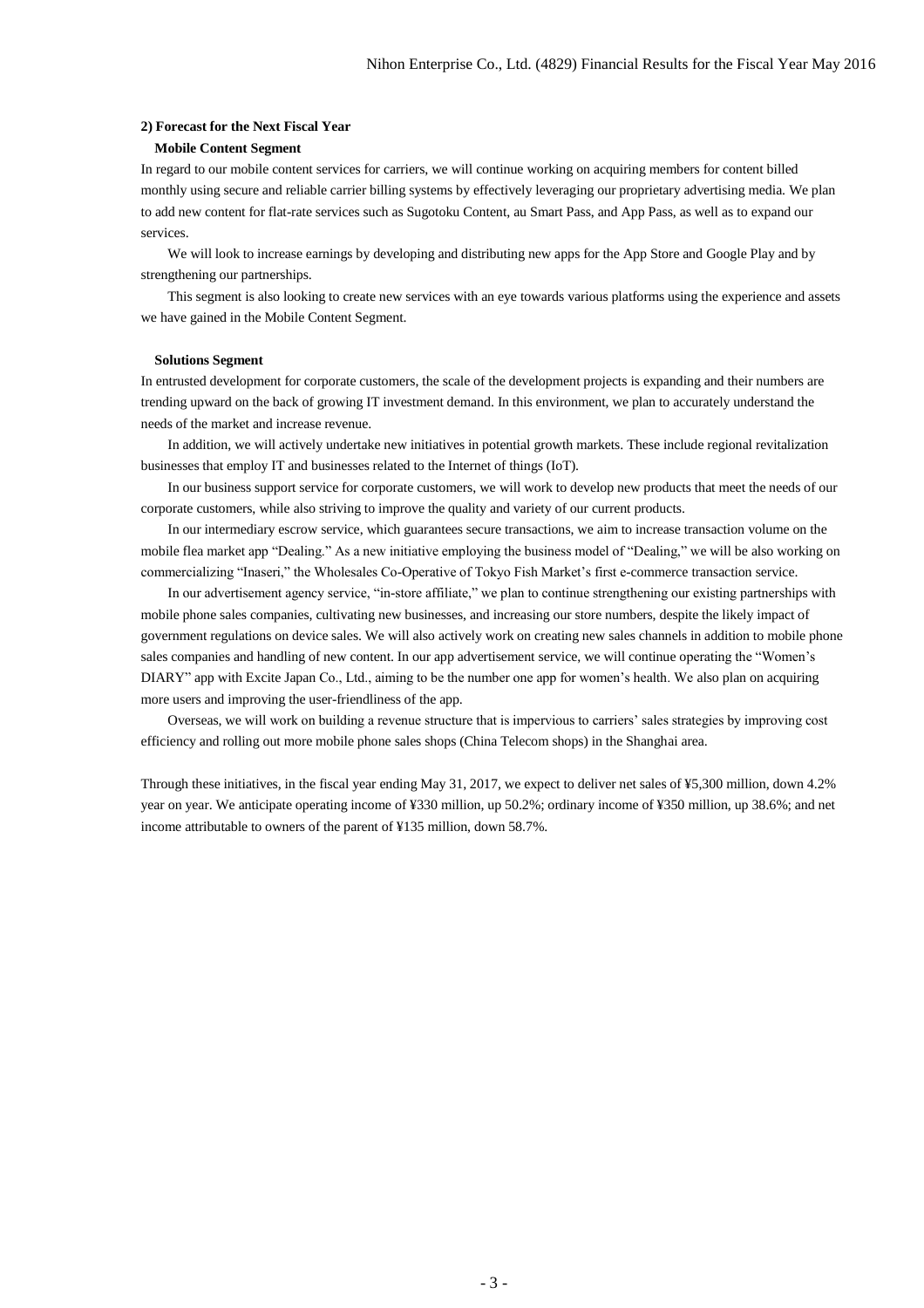# **(2) Analysis of Financial Condition**

# **1) Assets, liabilities and net assets**

As of May 31, 2016, total assets stood at ¥6,017 million, down ¥270 million from May 31, 2015. Current assets amounted to ¥4,672 million, down ¥308 million from a year earlier, due primarily to a ¥338 million decrease in cash and deposits. Fixed assets amounted to ¥1,344 million at fiscal year-end, up ¥37 million. Principal factors included a ¥110 million increase in software, a ¥300 million increase in long-term deposits, a ¥332 million drop in investments in securities, a ¥31 million decline in goodwill and a ¥10 million decrease in buildings.

Total liabilities amounted to ¥800 million, down ¥185 million compared with May 31, 2015. Primary reasons were a ¥119 million decrease in deferred income tax liabilities and a ¥53 million decline in consumption taxes payable. Net assets dropped ¥85 million, to ¥5,217 million as of fiscal year-end, due to the posting of net income, a decrease in net unrealized gains on other securities and dividends from surplus.

As measures pointing to the Company's stability, the equity ratio was 83.5%, the current ratio 635.1% and the fixed ratio 26.7%—indicating that Nihon Enterprise maintained its level of soundness.

# **2) Cash Flows**

During the year under review, cash and cash equivalents decreased ¥304 million, to ¥3,253 million as of May 31, 2016. Principal factors behind this increase were depreciation and amortization expenses of ¥185 million, up 40.0% compared with the preceding fiscal year; proceeds from withdrawal of time deposits of ¥512 million (up 16.6%); and proceeds from sales of investments in securities of ¥310 million (down 9.6%). Factors having a negative impact on cash included proceeds from stock issuance of ¥4 million (down 99.6%); payments for purchase of investments in subsidiaries of ¥96 million (up 10.1%); payments for purchase of intangible assets of ¥263 million, up 23.9%; and cash dividends paid of ¥120 million, up 7.7%.

The status of individual cash flow categories and the primary reasons for their changes are described below.

### (Cash flows from operating activities)

Net cash provided by operating activities amounted to ¥178 million, ¥301 million more than in the preceding fiscal year. Primary sources of cash included income before income taxes and minority interests of ¥515 million, depreciation and amortization expenses of ¥185 million, amortization of goodwill of ¥31 million, a decrease in notes and accounts receivable–trade of ¥33 million and a gain on sales of investments in securities of ¥273 million. The main use of cash was income taxes paid of ¥176 million.

#### (Cash flows from investing activities)

Net cash used in investing activities was ¥449 million, ¥372 million less than in the preceding fiscal year. Among the major sources of cash was ¥310 million in proceeds from sales of investments in securities. Primary uses of cash were payments into long-term deposits of ¥500 million, ¥263 million in payments for purchase of intangible assets and ¥96 million in payments for purchase of investments in subsidiaries.

#### (Cash flows from financing activities)

Net cash used in financing activities came to ¥140 million, ¥1,007 million less than in the preceding fiscal year. The primary source of cash was proceeds from issuance of shares of ¥4 million. Primary uses of cash were ¥120 million in cash dividends paid.

|                                                         | <b>FY May 2012</b> | <b>FY May 2013</b> | <b>FY May 2014</b> | <b>FY May 2015</b>       | <b>FY May 2016</b> |
|---------------------------------------------------------|--------------------|--------------------|--------------------|--------------------------|--------------------|
| Equity ratio $(\%)$                                     | 85.7               | 75.3               | 75.7               | 81.6                     | 83.5               |
| Equity ratio based on market<br>value $(\%)$            | 96.6               | 152.5              | 155.8              | 219.7                    | 172.6              |
| Interest-bearing liabilities/cash<br>flow ratio (years) | 0.0                | 0.0                | 0.0                | ۰                        |                    |
| Interest coverage ratio (times)                         | 1,590.0            | 700.3              | 6,521.0            | $\overline{\phantom{0}}$ | 986.0              |

### (Reference) Cash flow indicators

### (Notes) Equity ratio: Equity divided by total assets

Equity ratio based on market value: Market capitalization divided by total assets

Interest-bearing liabilities/cash flow ratio: Interest-bearing liabilities divided by cash flows

Interest coverage ratio: Cash flows divided by interest expenses

1. Market capitalization is calculated as the closing price of shares at fiscal year-end times total shares issued as of fiscal year-end.

2. Cash flows indicate cash flows from operations, as stated in the consolidated statements of cash flows. Interest-bearing liabilities indicate those liabilities stated in the consolidated balance sheets on which interest is paid. Figures used for interest expenses are interest payment amounts stated in the consolidated statements of cash flows.

3. The interest-bearing liabilities/cash flow ratio and the interest coverage ratio are not provided for the fiscal year ended May 31, 2015, because operating cash flow was negative.

4. The interest-bearing liabilities/cash flow ratio is not provided for the fiscal year ended May 31, 2016, because interest-bearing liabilities had no year-end balance.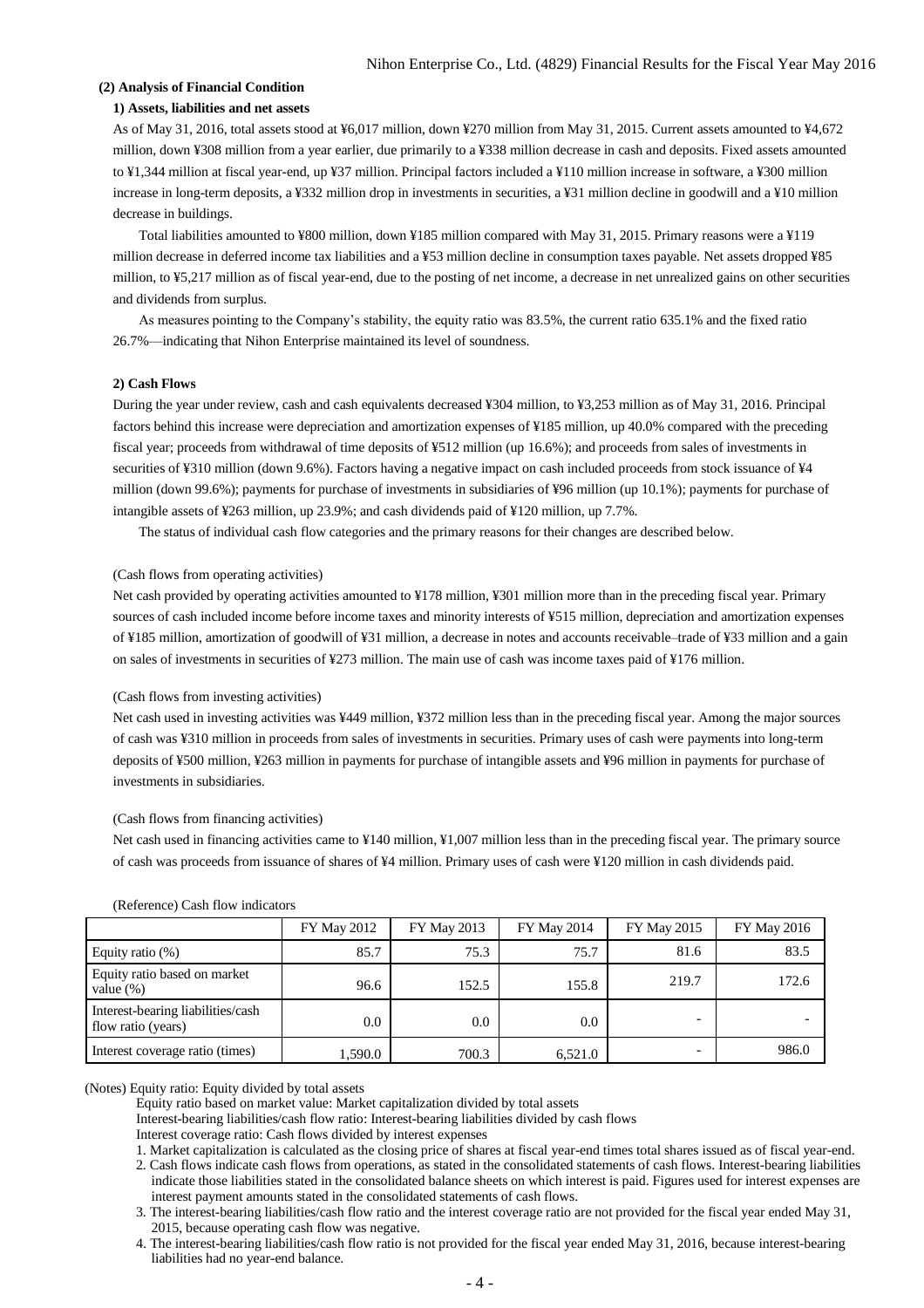# **(3) Fundamental Policy for Earnings Distributions and Dividend in Current and Next Fiscal Years**

Nihon Enterprise places high priority as one of the management tasks to return profits to shareholders. Our shareholder return policy also takes into consideration operating performance trends, cash flow, the return on equity and equity ratios, and future capital investment plans.

When allocating profits, we follow a dividend policy of providing stable returns in line with operating performance, while retaining sufficient funds to engage proactively in future business development and prepare for changes in the operating environment. In accordance with this policy, for the year under review management expects to award a dividend of ¥3.00 per share. For the

upcoming fiscal year, we plan to award a dividend of ¥3.00 per share.

#### **(4) Business and Other Risks**

Outlined below are the major risk factors that the Nihon Enterprise Group sees as having the potential to affect future business development and other operations. After confirming the likelihood of these risks, our policy is to do our utmost to prevent them from happening and respond quickly in the event that they do.

Here, we identify such future-related risks, based on our judgment as of the end of the fiscal year under review (May 31, 2016).

### **1) Agreements That Form the Basis for Principal Business Activities**

The Nihon Enterprise Group's principal business activities in Mobile Content Segment involve the provision of content to general users via various mobile telecommunications companies, and accordingly we enter into agreements with mobile telecommunications companies to provide content. These agreements comprise contracts that renew automatically unless one of the parties to the agreements expresses a decision indicating otherwise within a specified period prior to the conclusion of the contract period. Other contracts suggest no specific period.

However, in the event that the renewal of some or all of such agreements were to be refused owing to changes in mobile telecommunications companies' business strategies or for any other reason, the strategies and operating performance of the Nihon Enterprise Group's Mobile Content Segment could be materially affected.

### **2) Service Obsolescence**

The services that the Nihon Enterprise Group provides do not enjoy a long life cycle, as they are subject to technological innovation involving mobile information terminals, as well as changing consumer preferences. If our services became obsolete because we were late in responding to new technologies or providing services that diverged from consumer preferences, our operating performance could be greatly affected.

#### **3) Competition**

The mobile content market is characterized by a sharp increase in the number of new companies entering the market, the business expansion of existing companies, sudden changes in the market and uncertainty with regards to growth. Accordingly, there is no guarantee that we will be able to maintain our competitive advantage in this business, and increasingly stringent competition could have a significant effect on operating performance.

#### **4) Handling of Information Fees**

In the Mobile Content Segment, the Nihon Enterprise Group consign the collection of information fees to mobile telecommunications companies. Of these companies, in the event that information fees become uncollectable for some reason not attributable to NTT DOCOMO Inc., the KDDI Group or other carriers, these companies notify the Nihon Enterprise Group that such information fees are uncollectable. At that point, the carriers will have discharged their agency duty of collecting information fees on the part of the Nihon Enterprise Group.

The Nihon Enterprise Group's Mobile Content Segment books collectible information fees as sales. Therefore, a change in the amount of information fees that mobile communications companies are able to collect could influence the Nihon Enterprise Group's operating performance.

#### **5) Sales Measures Targeting Telecommunications and Mobile Phone Sales Companies**

The Nihon Enterprise Group's principal business, involving the mobile phone and smartphone market, is characterized by increasingly intense competition among telecommunications companies (carriers) to attract customers. As a result, carriers are introducing various sales measures, and mobile phone sales companies are strengthening their efforts to attract customers. These efforts are aimed at user acquisition and retention.

In our Solutions Segment, "in-store affiliate" is based on a performance-based business model in which staff at mobile phone sales companies explain various content to visiting customers, with revenues determined by the number of members who register. As a result, our performance is significantly affected by the number of people visiting mobile phone sales companies.

Also, the Nihon Enterprise Group operates mobile phone sales companies in the Shanghai, China, area, but as in Japan, competition in China is growing increasingly fierce. There are numerous instances in which sales incentives and shop support measures for mobile phone distributors are being revised.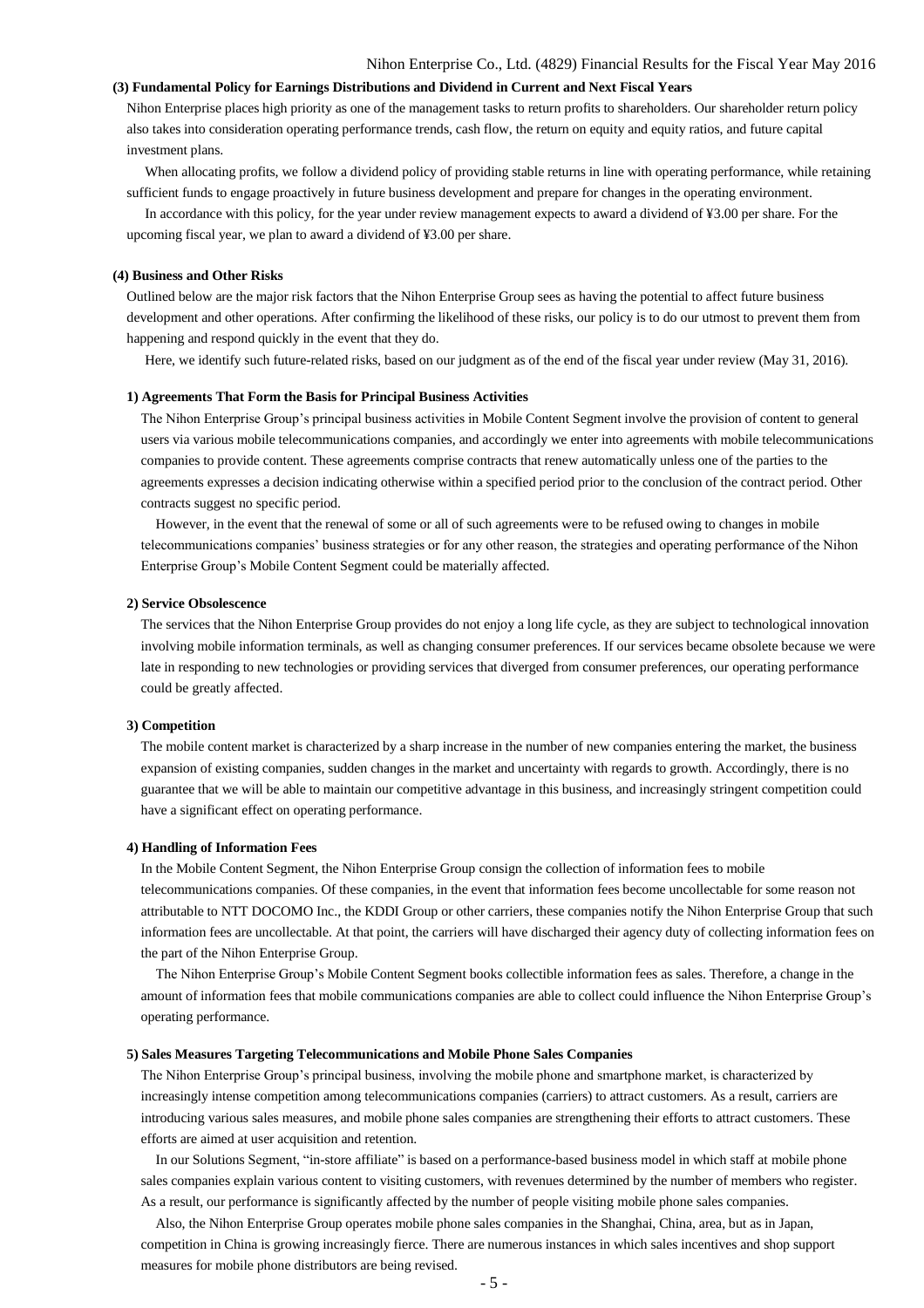Given these conditions, the Company is working to cultivate and strengthen its relations with carriers and mobile phone sales companies, as well as to respond flexibly to their sales support measures. However, delayed responses to carriers and mobile phone sales companies could materially affect the Nihon Enterprise Group's operating performance and financial condition.

#### **6) Smartphone Service**

The Nihon Enterprise Group's Mobile Content Segment plans and develops various apps and services primarily for smartphones and provides them to users. Developing and providing smartphone services require development and operational structures involving advanced technical expertise. As a result, we expect an increase in development and operational costs, including for recruiting and training human resources.

By leveraging our expertise in providing various content to carriers, we are striving to develop and provide services that meet user needs. However, users' tastes in smartphone services change quickly, so it is possible that the competitive landscape and development delays could cause our services to be less popular than expected or generate less than the anticipated amount of billings. This situation could impact significantly on the Nihon Enterprise Group's operating performance.

#### **7) Developing New Products and Services for Corporate Customers**

In the Solutions Segment, in addition to performing entrusted development for corporate customers the Nihon Enterprise Group develops and sells products and services for this clientele. We plan to continue working to expand our domain of operations in the Solutions Segment targeting corporate customers and reinforce the Group's development structure. By aggressively leveraging the expertise we have cultivated to date and the technologies and development capabilities of our subsidiaries, we will work to develop new products and solutions.

However, our track record in developing and selling these new products and services is still limited. Also, as we enter into this new business domain the products and services we develop may not be accepted by customers, we may fail to differentiate our products and services from those of our competitors, development may not progress as planned, and the market may fail to expand. If business does not expand as the Company anticipates, the Nihon Enterprise Group's operating performance could be greatly affected.

### **8) Overseas Business Development**

A variety of issues are inherent to the development of business in overseas markets, including those related to competition, laws and regulations, and exchange rates vis-à-vis the countries in which we are developing business. If such issues were to materialize, the Nihon Enterprise Group could become unable to progress smoothly in its operations, and operating performance could be materially affected.

In the event that issues materialize that exceed the scope of expectations based on our preliminary assessments, we may become unable to fully recoup our investments in such businesses. These conditions could negatively affect the Nihon Enterprise Group's performance. Furthermore, even in the event that business is expanding reliably, the need to pay up-front expenses could have a material impact on the Group financially.

### **9) System Outages**

The Nihon Enterprise Group's business is to provide services to customers through telecommunications networks comprising linked computer systems. Damage at a data center or other facility due to a natural disaster or unforeseen accident could make the provision of services difficult, resulting in various damages to the Nihon Enterprise Group, as well as to users of its services and mobile telecommunications companies. Furthermore, an unexpected spike in access could temporarily overload servers, rendering them to be inoperative, halting our ability to provide services to general users and client companies. Furthermore, the use of viruses to invade the Nihon Enterprise Group's systems could result in system outages that it is unable to control. Such situations could critically affect the Nihon Enterprise Group's business.

#### **10) Leaks in Personal Information**

The Nihon Enterprise Group provides services directly to general users, as well as to client companies, and in some cases general users' personal information and image data is stored on servers. We have in place various types of network security to control the use of these servers, but the possibility of outflows of personal information due to unauthorized access still exists. In the event of an outflow of such personal information, the Nihon Enterprise Group could face demands for damage compensation, lawsuits, sanctions by administrative authorities, and criminal or other charges. Such charges could lead to societal issues, and the Nihon Enterprise Group could lose trust from society as a result.

### **11) Regulatory Risk**

We think that new laws, regulations and ordinances regulating the businesses that belong to the Nihon Enterprise Group could limit the scope of their business activities, and that supervision and checks by the regulatory authorities could become more stringent. Furthermore, the possibility exists that voluntary rules between businesses that belong to the Nihon Enterprise Group could interfere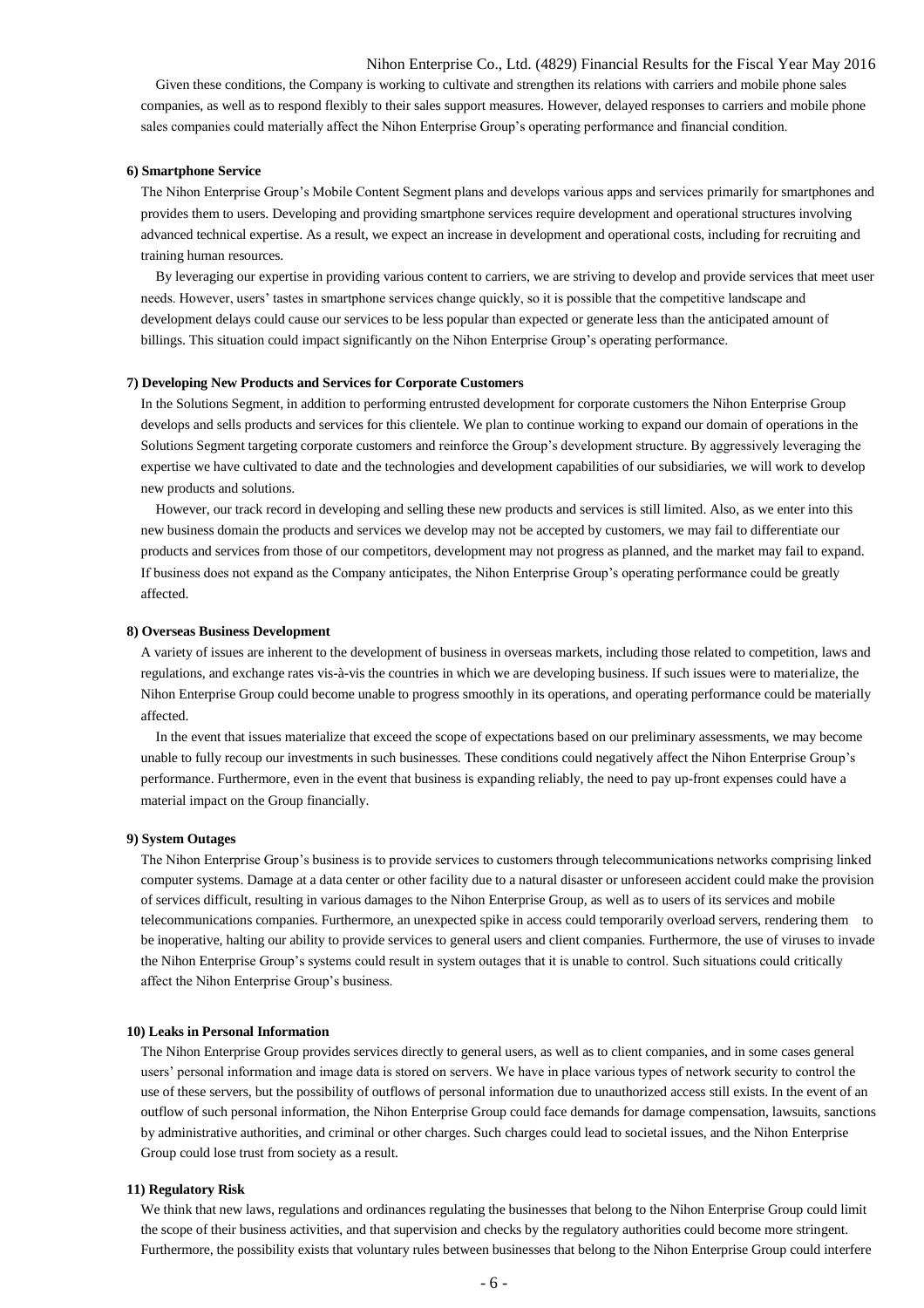with the Nihon Enterprise Group's business plans. The Nihon Enterprise Group's operations and business performance could be negatively affected as a result.

# **12) Risk Involving Intellectual Property Rights**

Securing the patents, copyrights and other intellectual property rights to the systems that the Nihon Enterprise Group employs and the software it develops are important to its ability to conduct business, and we exercise due care to protect our proprietary technologies and expertise, as well as to prevent the infringement of third-party intellectual property rights. However, in the event that a third-party patent were to emerge in a field of business in which the Nihon Enterprise Group operates, or if a patent of which we were unaware already existed in such field of business, that third party could request compensation for damages, seek an injunction to halt its use, or demand the payment of patent-related compensation (royalties). Such a situation could affect the performance and financial condition of the Nihon Enterprise Group significantly.

# **13) Others**

Dilution of Share Value owing to the Exercise of Stock Acquisition Rights

Nihon Enterprise grants and issues stock acquisition rights on the basis of articles 236, 238 and 240 of the Companies Act, upon resolution by its Board of Directors. The exercise of these rights, however, could dilute the Company's share value, affecting the stock price.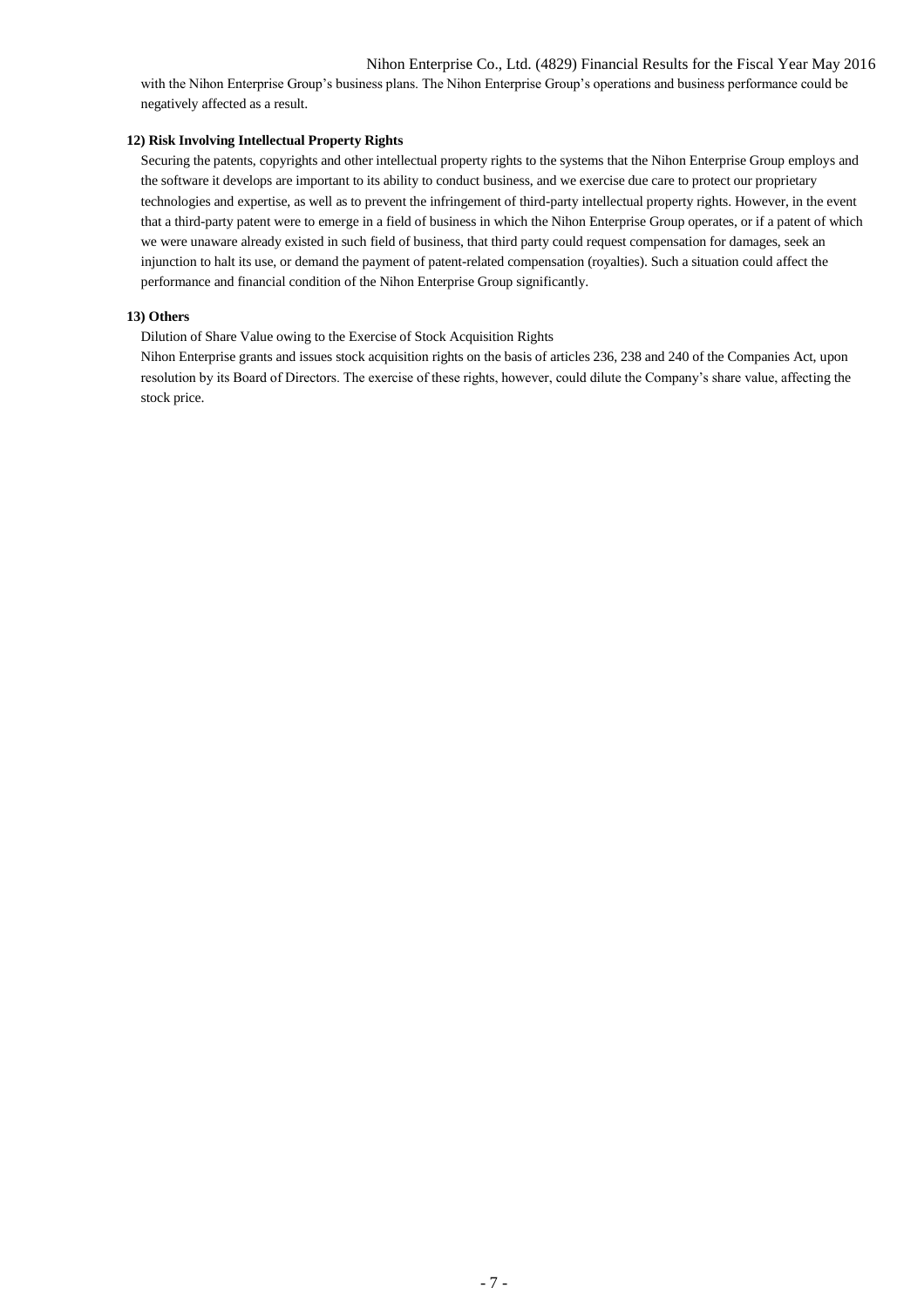# **2. Status of the Corporate Group**

The Nihon Enterprise Group (Nihon Enterprise and its affiliated companies) comprises the Company (Nihon Enterprise Co., Ltd.), nine consolidated subsidiaries and five non-consolidated subsidiaries, and conducts business via the Mobile Content Segment and the Solutions Segment.

The Mobile Content Segment and the Solutions Segment are also operating business overseas, but to clarify the distinction between domestic and overseas businesses, the following pages describe the Group's operations in Japan. Overseas businesses will be discussed separately.

# **(1) Mobile Content Segment**

This segment provides traffic information, entertainment, lifestyle and other content via the communications services and various platforms offered by carriers and content distribution companies.

We provide this various content to carriers' authorized sites—including d menu and au Market—that are operated for smartphones and other phones that can connect to the Internet. Under our business model, users pay for our content via monthly charges or for downloads, and we receive these charges via the carriers.

The chart below describes our principal content as of the end of the fiscal year.

| Genre               | Major Content                                     | <b>Principal Services</b>                                                                                                                                                                                                                                                 |
|---------------------|---------------------------------------------------|---------------------------------------------------------------------------------------------------------------------------------------------------------------------------------------------------------------------------------------------------------------------------|
| Traffic information | ATIS traffic info., others                        | Roadway information, information on rail transfers, live video<br>and other traffic information                                                                                                                                                                           |
| Entertainment       | Casual games, Uta & mero Tori<br>Hodai, others    | This service offers classic easy-to-play games, and provides a<br>portal site for distribution of mini-games. This includes<br>websites where you can select a wide variety of songs and<br>melodies, from high-sound-quality arrangements to popular<br>special effects. |
| Lifestyle           | Beauty Rhythm for Women,<br>Lucky Station, others | In this category, focusing on women's physical condition and<br>health maintenance, we offer complimentary and discount<br>member services to travel, dining and beauty facilities<br>throughout Japan.                                                                   |

# **(2) Solutions Segment**

This segment provides outsourced business consulting, planning, development and operations management using mobile phones and the Internet, leveraging the expertise the Mobile Content Segment has accumulated, as well as the content it owns, to offer total solutions.

Also, as an advertising agency service we collaborate with mobile phone sales companies to provide performance-based compensation for content sales to customers that visit mobile phone shops via real "in-store affiliates."

The segment also conducts mobile phone and other sales and agency businesses in China.

The chart below provides an overview of our businesses in the solutions segment as of the end of the fiscal year.

| Category                  | Content                                                                                                                                                                                                                       |
|---------------------------|-------------------------------------------------------------------------------------------------------------------------------------------------------------------------------------------------------------------------------|
| <b>Business Solutions</b> | We develop, construct, provide user support for and debug corporate websites and apps, as<br>well as running corporate sites on an outsourced basis.                                                                          |
| Advertising               | We cooperate with companies having face-to-face customer interactions, including mobile<br>phone sales companies, to sell content on a contingency basis. We also generate advertising<br>revenue via our own sites and apps. |
| Overseas                  | We conduct mobile phone and other sales and agency business for China Telecom.                                                                                                                                                |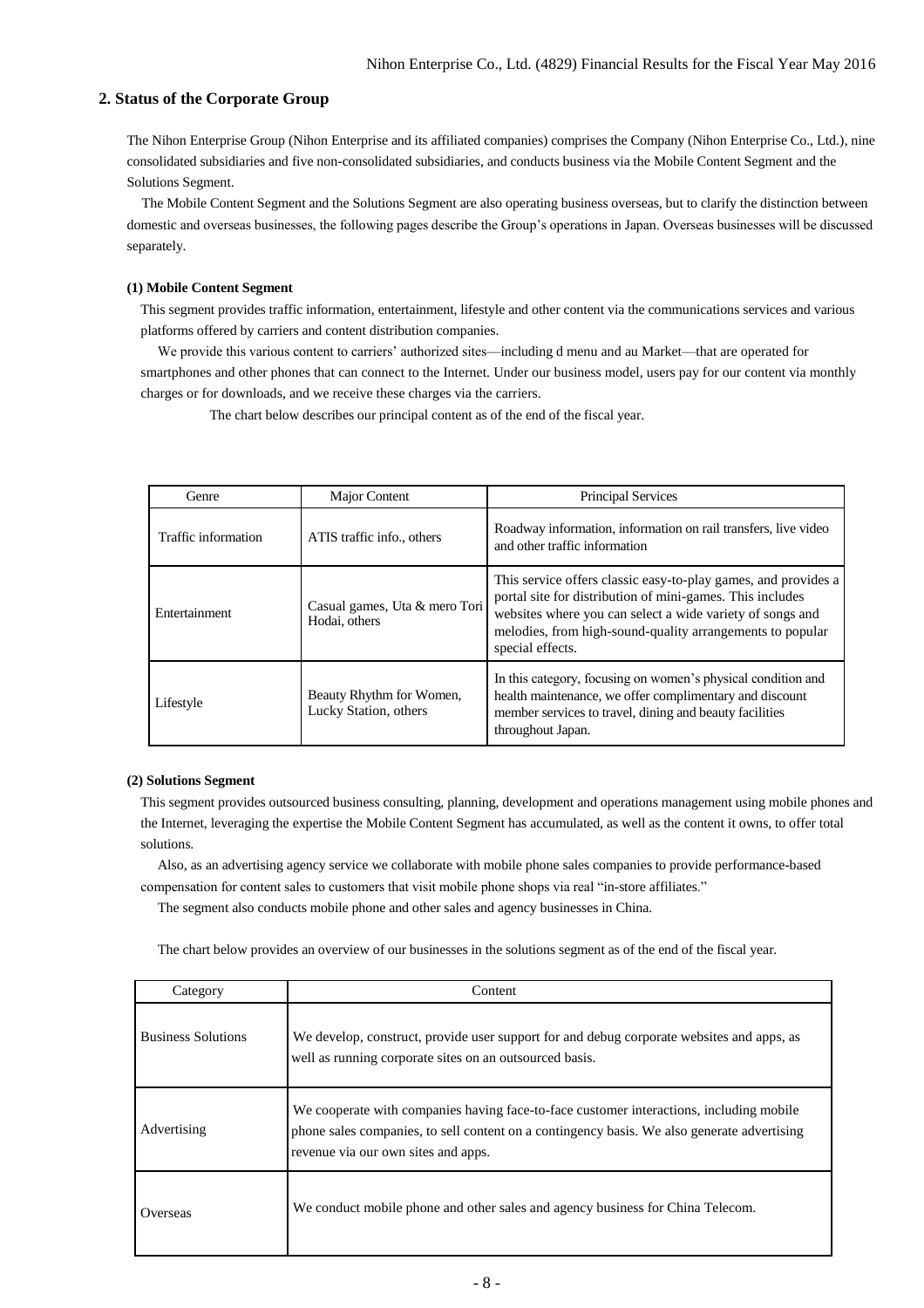The Nihon Enterprise Group is organized as follows.

**Mobile Content Segment**



(Note) In addition to the companies indicated above, the segment contains two non-consolidated subsidiaries: Rise MC (Beijing) Digital Information Technology Co., Ltd., and NE Mobile Services (India) Private Limited.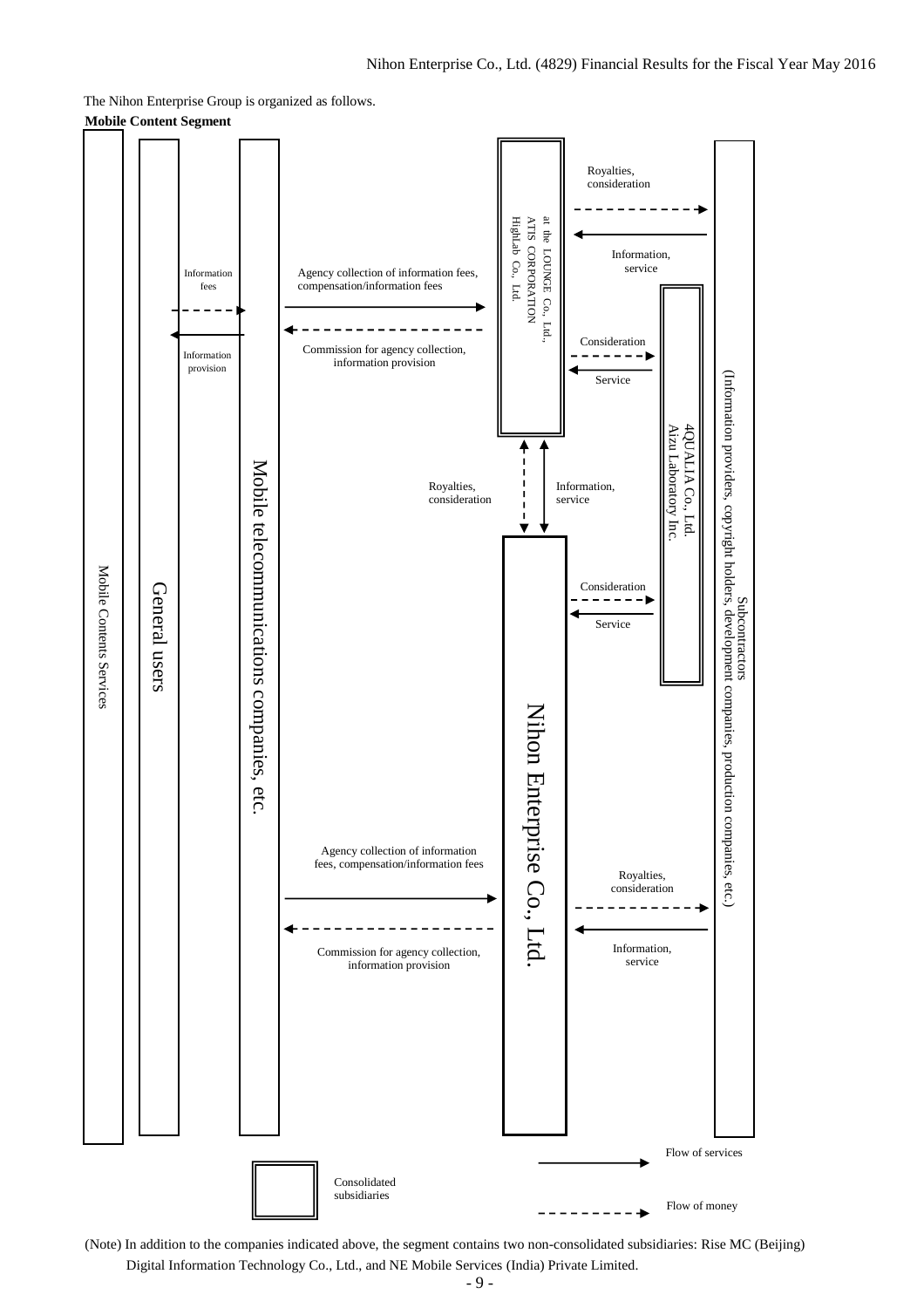### **Solutions Segment**



(Note) In addition to the companies indicated above, the segment contains five non-consolidated subsidiaries: Rise MC (Beijing) Digital Information Technology Co., Ltd., NE Mobile Services (India) Private Limited), NE Yin Run Co., Ltd., Yamaguchi Regenerative Energy Factory Co., Ltd., and Promote, Inc.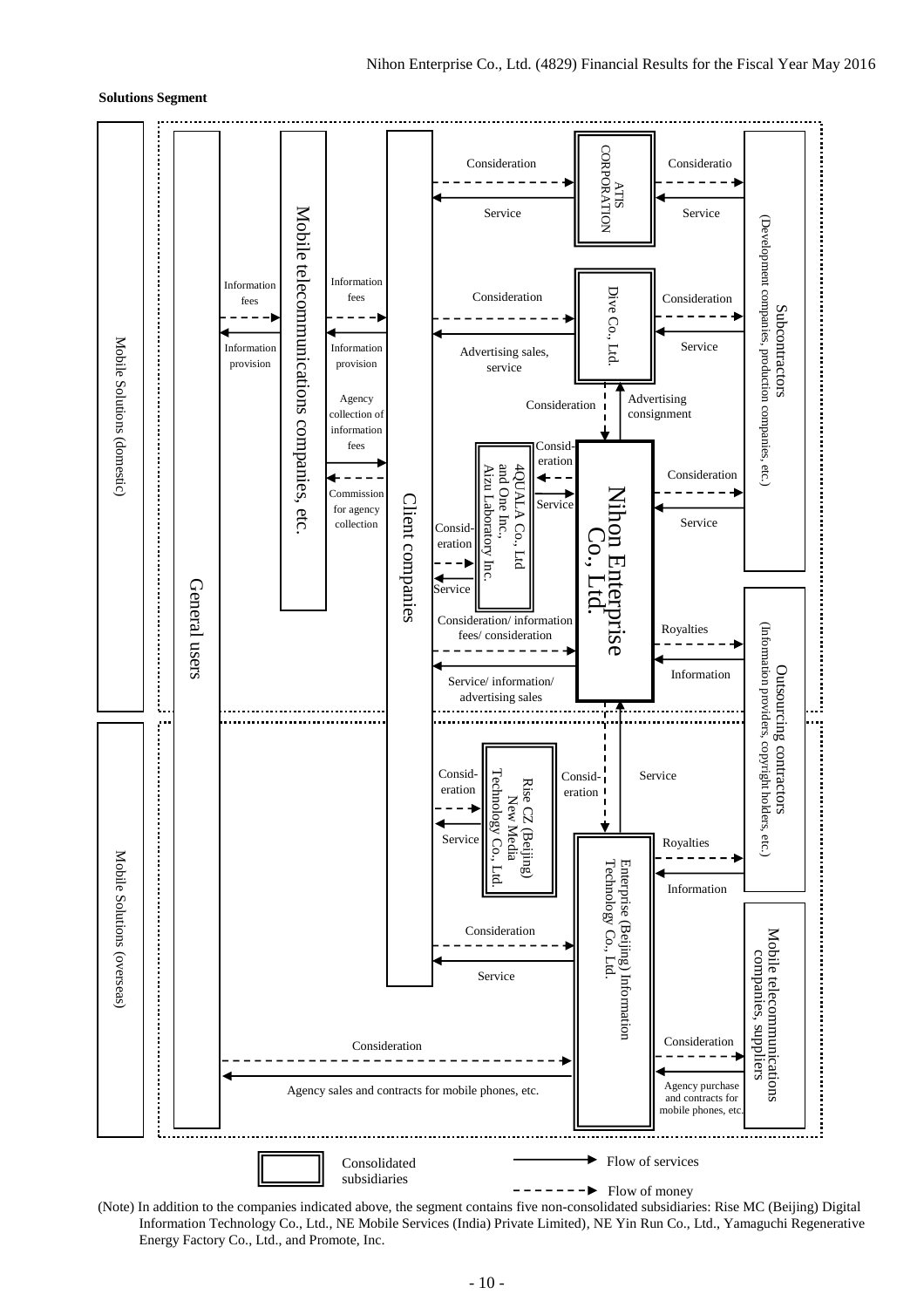## **3. Management Policies**

### **(1) Fundamental Management Policy**

The Nihon Enterprise Group aspires to contribute to society. Accordingly, our management philosophy concentrates on contributing to society by generating a sense of joy and new value that leads to society's development.

Furthermore, we aim to deploy the planning, technological and marketing expertise we have cultivated to be a leading company in terms of customer satisfaction. Our fundamental management policy is to establish a solid management foundation that ensures continuity and stability.

### **(2) Target Management Indicators**

The Nihon Enterprise Group focuses on the ordinary income margin and the return on equity ratio as its target management indicators. By improving these indicators, we strive to maintain or improve our ability to generate earnings and profits, consistently awarding dividends in line with our operating performance.

## **(3) Medium- to Long-Term Corporate Management Strategy**

Based on its fundamental management policy, the Nihon Enterprise Group produces and provides via various types of IT devices a host of content designed to enhance convenience and enjoyment, thereby being of service to society as a whole.

In the Mobile Content Segment, we will work to expand the revenue base by providing content to carriers. At the same time, we aim to develop and expand new apps for the App Store and Google Play.

In the Solutions Segment, we will work to expand ourentrusted development and business support for corporate customers, as well as the escrow and advertising businesses. In addition, we will actively promote the expansion of business domains in which market development is anticipated. Through those measures, we aim to enhance corporate value over the medium to long term.

## **(4) Issues Facing the Company**

As the Nihon Enterprise Group works aggressively to develop its businesses, expand its scope of activity and maintain a stable business foundation going forward, initiatives will focus on the issues described below.

#### **1) Business Expansion**

The popularity of smartphones in the mobile telecommunications industry is not simply a transition from feature phones. We expect smart devices such as smartphones and tablets to play a major role even in the Internet of Things (IoT) market, which is expected to arrive soon.

This kind of market environment creates demand for us to constantly provide new value beyond our existing services in the Mobile Content Segment and Solutions Segment. In response, the Nihon Enterprise Group looks to increasingly expand its range of businesses going forward.

Expanding our scope of business sufficiently to respond quickly and accurately to this market is a major issue. As a means to effectively achieve this, we will proactively seek to enter into collaboration, business tie-ups and M&A with other companies.

# **2) Strengthening of Planning and Technological Capabilities**

The proliferation of high-end smartphones offers the potential to provide sophisticated and diverse services, and the Nihon Enterprise Group recognizes that augmenting its planning and technological capabilities is essential to providing increasingly high-value-added services. In addition to the planning and technological expertise we have accumulated for mobile content, going forward we will need to create new business models and develop and provide sophisticated, high-value-added services. To do this, we will endeavor to enhance planning skills in response to consumer needs and reinforce new technology initiatives.

#### **3) Recruiting and Training Human Resources**

The Nihon Enterprise Group conducts business that requires a response to new technologies. Accordingly, we recognize the importance of further enhancing the specialized expertise of each of our employees, cultivating personnel to become high-value-added human resources, and recruiting superior human resources at the same time.

As technological innovation is particularly rapid with regard to smartphones and our number of personnel with experience as engineers and planning and development personnel is limited, we intend to step up our hiring of candidates with skills in specialized fields, including both mid-career personnel and new graduates. In addition, we conduct internal training on an ongoing basis, strive to elicit individual capabilities and enact measures to foster an invigorating workforce.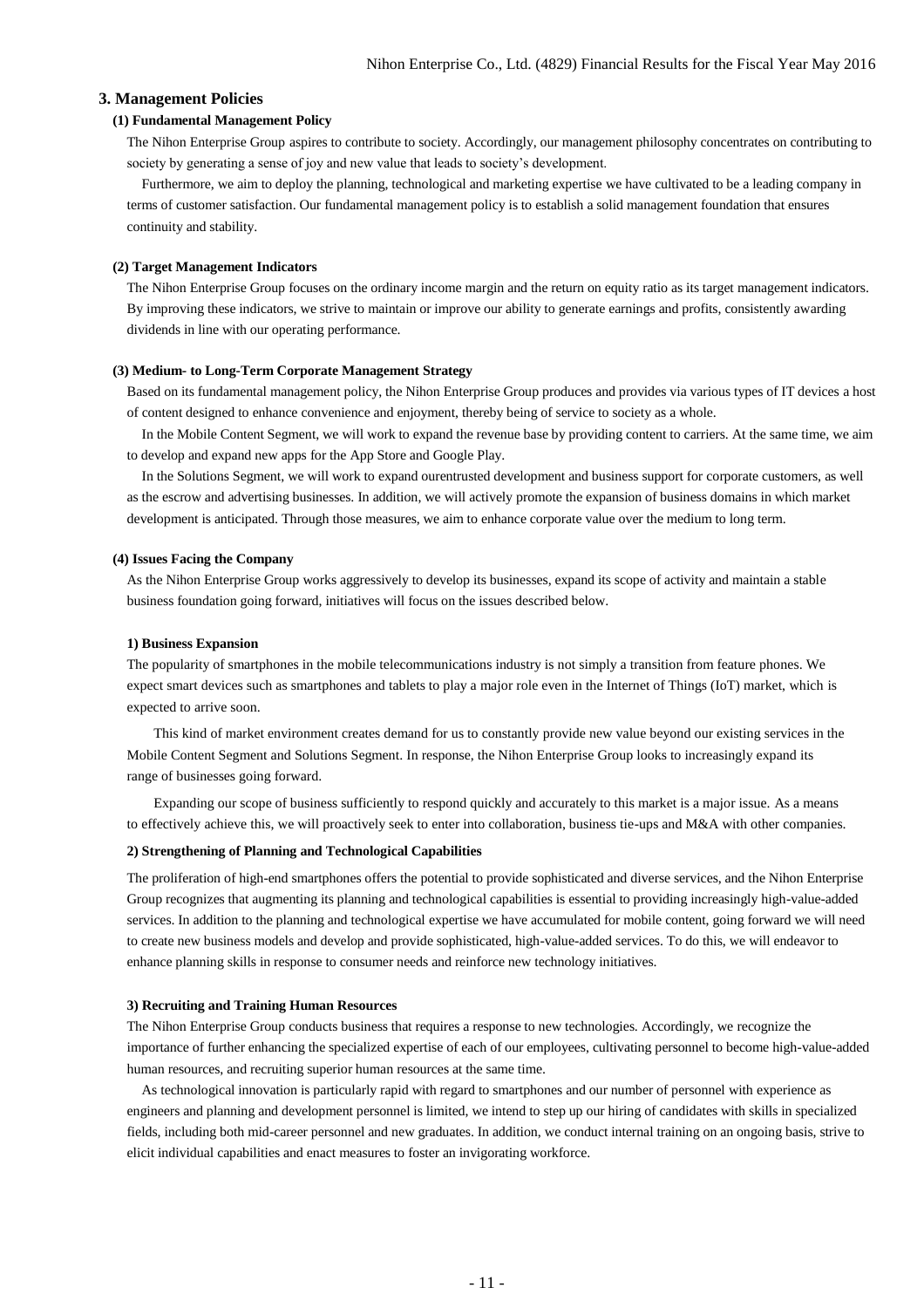## **4) Reinforcement and Enhancement of Internal Control**

The Nihon Enterprise Group recognizes the importance of enhancing internal control in order to continuously grow and increase enterprise value in the long term.

We will employ an appropriate internal control reporting system based on the Financial Instruments and Exchange Act. Through the operation and ongoing evaluation of an effective and appropriate system for internal control of financial reporting, we will seek to raise the effectiveness and productivity of our operations. At the same time, we will work to further enhance internal control by establishing a group-wide system for managing operational performance. We will actively implement policies in line with the Japanese Corporate Governance Code, which is our code of conduct as a listed company. We will also develop an effective system for facilitating constructive dialogue between our diverse stakeholders.

### **5) Reinforcement of Risk Management**

We face a diverse variety of risks to our operations, including risks to information security, system development and service provision, as well as the risk of natural disaster and country risk related to our overseas business. To ensure the continued existence and persistent growth of the Nihon Enterprise Group, we recognize the need to prevent such risks from materializing and respond swiftly if they do. The Nihon Enterprise Group has formulated risk management regulations to appropriately recognize and evaluate the risks that have the potential to materially affect its management. We have also established a risk management team and are working to reinforce our risk management system.

#### **(5) Other Significant Items from a Corporate Management Perspective**

Nothing to report.

### **4. Basic Perspective on Selection of Accounting Standards**

The Nihon Enterprise Group employs Japanese accounting standards to facilitate the comparison of its consolidated financial statements between business periods and companies, and we plan to continue applying these standards for the foreseeable future. However, the Group intends to consider the adoption of International Financial Reporting Standards (IFRS), taking into account trends in percentage share ownership by foreign investors, and the adoption of these standards by other companies in the industry.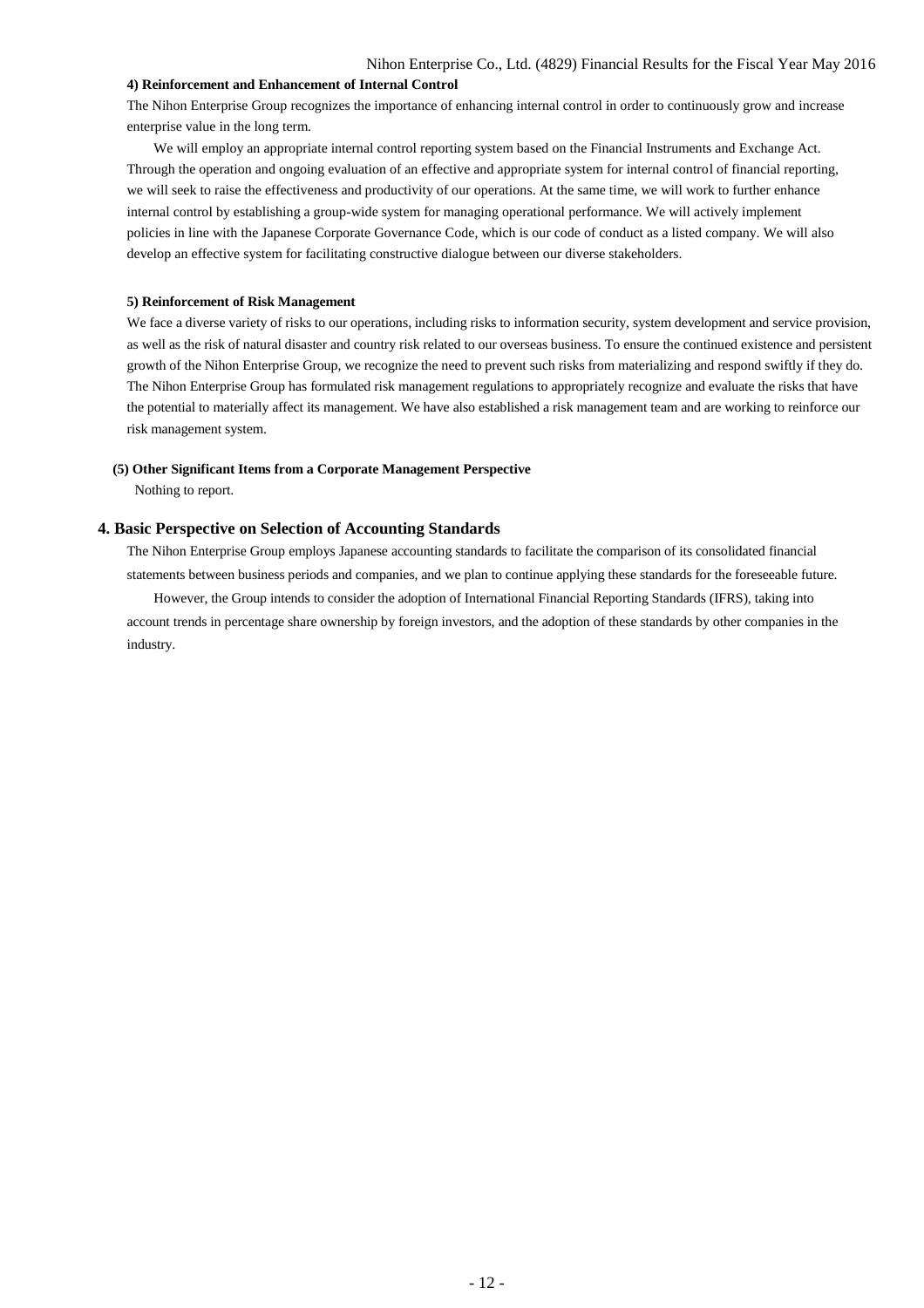# **5. Consolidated Financial Statements**

**(1) Consolidated Balance Sheets**

|                                       |                                      | (Thousands of yen)                   |
|---------------------------------------|--------------------------------------|--------------------------------------|
|                                       | End of FY May 2015<br>(May 31, 2015) | End of FY May 2016<br>(May 31, 2016) |
| Assets                                |                                      |                                      |
| Current assets                        |                                      |                                      |
| Cash and deposits                     | 4,075,335                            | 3,736,869                            |
| Notes and accounts receivable         | 684,785                              | 644,123                              |
| Merchandise                           | 23,318                               | 10,664                               |
| Work in process                       | 58.664                               | 101,744                              |
| Supplies                              | 1,237                                | 962                                  |
| Deferred tax assets                   | 23,838                               | 33,325                               |
| Accrued revenue                       | 6,129                                | 92,089                               |
| Other                                 | 113,542                              | 89,813                               |
| Less: Allowance for doubtful accounts | 5,662                                | 36,869                               |
| Total current assets                  | 4,981,189                            | 4,672,724                            |
| Fixed assets                          |                                      |                                      |
| Property, plant and equipment         |                                      |                                      |
| <b>Buildings</b>                      | 103,577                              | 105,596                              |
| Less: Accumulated depreciation        | 51,004                               | $-63,879$                            |
| Buildings, net                        | 52,572                               | 41,716                               |
| Land                                  | 12,400                               | 12,400                               |
| Other                                 | 150,687                              | 153,633                              |
| Less: Accumulated depreciation        | $-126,552$                           | $-128,462$                           |
| Other, net                            | 24,135                               | 25,171                               |
| Total property, plant and equipment   | 89,107                               | 79,287                               |
| Intangible assets                     |                                      |                                      |
| Goodwill                              | 51,104                               | 19,136                               |
| Software                              | 338,636                              | 449,531                              |
| Other                                 | 26                                   | 12                                   |
| Total intangible assets               | 389,767                              | 468,680                              |
| Investments and other assets          |                                      |                                      |
| Investment securities                 | $*$ 1705,506                         | $*1372,551$                          |
| Long-term deposits                    |                                      | 300,000                              |
| Guarantee deposits                    | 97,031                               | 95,325                               |
| Long-term loans receivable            |                                      | 915                                  |
| Deferred tax assets                   | 12,411                               | 17,233                               |
| Long-term bonds                       | 25,610                               | 9,390                                |
| Other                                 | 13,001                               | 10,441                               |
| Less: Allowance for doubtful accounts | $-25,610$                            | $-9,390$                             |
| Total investments and other assets    | 827,951                              | 796,467                              |
| Total fixed assets                    | 1,306,826                            | 1,344,436                            |
| Total assets                          | 6,288,016                            | 6,017,160                            |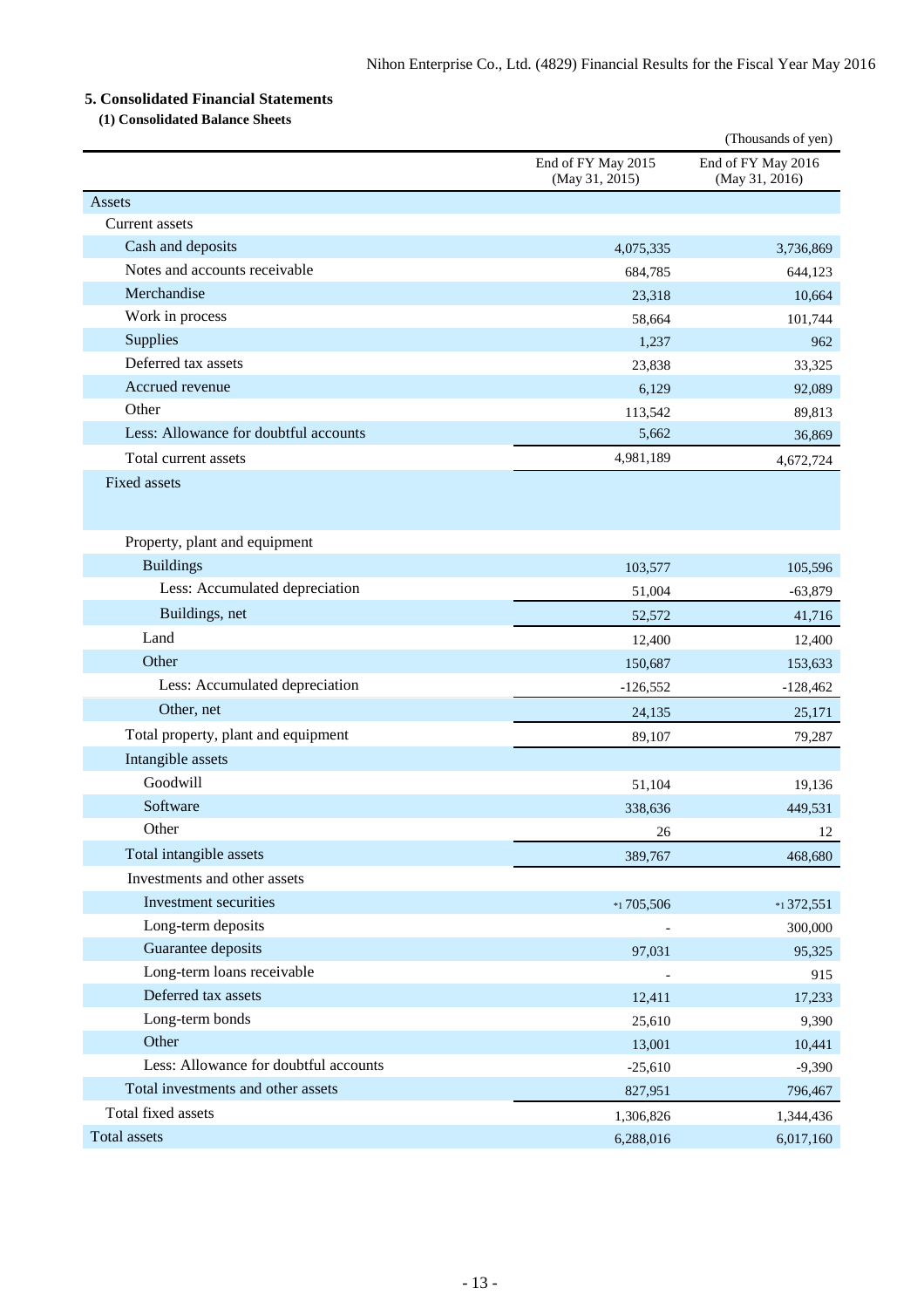|                                              |                                      | (Thousands of yen)                   |
|----------------------------------------------|--------------------------------------|--------------------------------------|
|                                              | End of FY May 2015<br>(May 31, 2015) | End of FY May 2016<br>(May 31, 2016) |
| Liabilities                                  |                                      |                                      |
| <b>Current liabilities</b>                   |                                      |                                      |
| Accounts payable-trade                       | 297,526                              | 300,216                              |
| Income taxes payable                         | 146,478                              | 150,691                              |
| Consumption taxes payable                    | 76,683                               | 22,872                               |
| Other                                        | 281,088                              | 261,970                              |
| Total current liabilities                    | 801,776                              | 735,751                              |
| Long-term liabilities                        |                                      |                                      |
| Deferred income tax liabilities              | 138,164                              | 18,727                               |
| Retirement benefit liabilities               | 31,066                               | 38,252                               |
| Other                                        | 14,300                               | 7,370                                |
| Total long-term liabilities                  | 183,530                              | 64,350                               |
| <b>Total liabilities</b>                     | 985,306                              | 800,101                              |
| Net assets                                   |                                      |                                      |
| Shareholders' equity                         |                                      |                                      |
| Common stock                                 | 1,101,695                            | 1,104,360                            |
| Capital surplus                              | 979,646                              | 982,311                              |
| Retained earnings                            | 2,680,418                            | 2,851,486                            |
| Total shareholders' equity                   | 4,761,760                            | 4,938,157                            |
| Accumulated other comprehensive income       |                                      |                                      |
| Net unrealized gains on other securities     | 295,362                              | 47,120                               |
| Foreign currency translation adjustment      | 74,513                               | 42,057                               |
| Total accumulated other comprehensive income | 369,875                              | 89,178                               |
| Stock acquisition rights                     | 2,799                                | 2,052                                |
| Minority interests                           | 168,273                              | 187,668                              |
| Total net assets                             | 5,302,709                            | 5,217,058                            |
| Total liabilities and net assets             | 6,288,016                            | 6,017,160                            |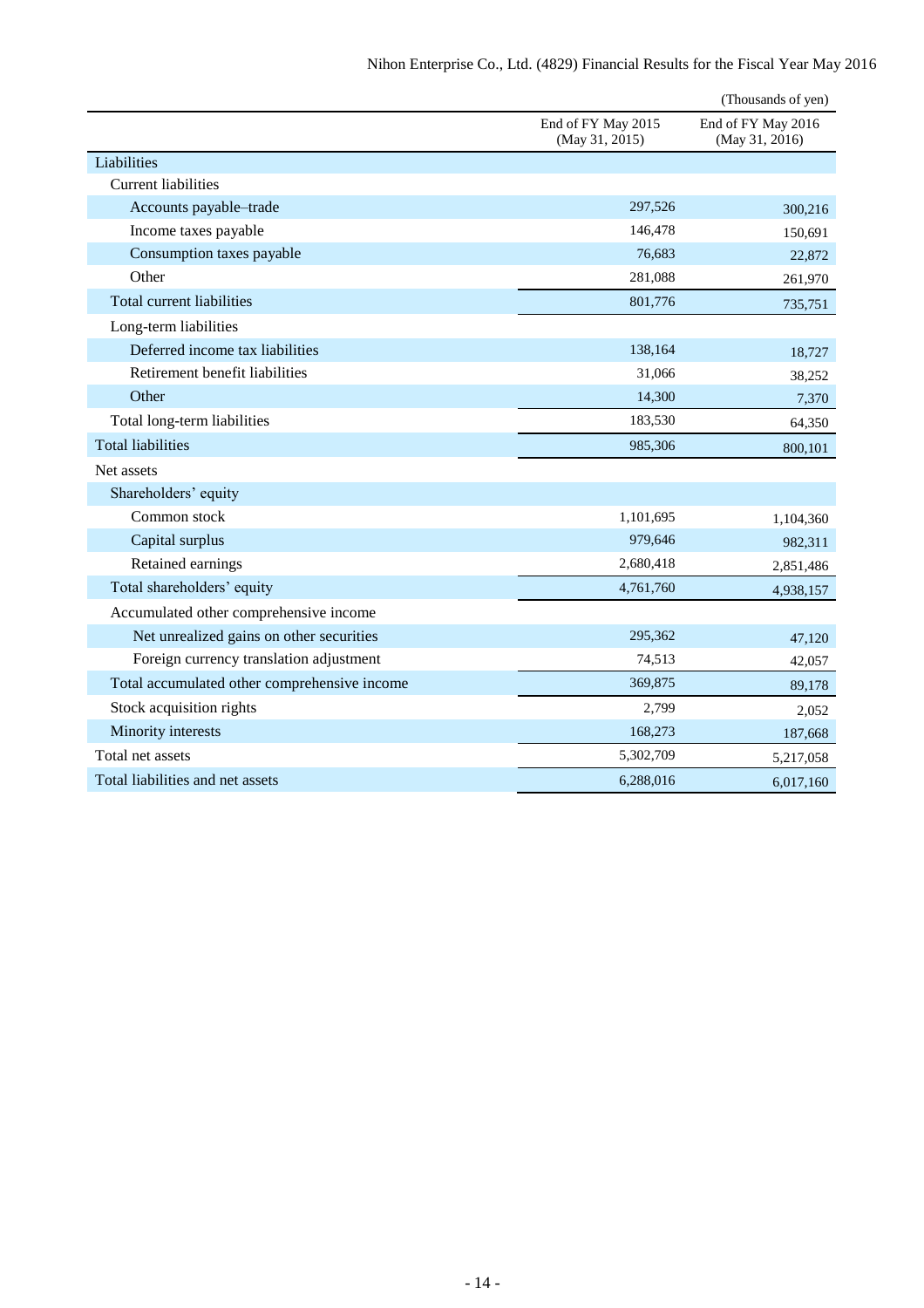**(2) Consolidated Statements of Income and Comprehensive Income Consolidated Statements of Income**

|                                                                          |                                                         | (Thousands of yen)                                      |
|--------------------------------------------------------------------------|---------------------------------------------------------|---------------------------------------------------------|
|                                                                          | <b>FY May 2015</b><br>(June 1, 2014 to<br>May 31, 2015) | <b>FY May 2016</b><br>(June 1, 2015 to<br>May 31, 2016) |
| Net sales                                                                | 5,116,595                                               | 5,530,490                                               |
| Cost of sales                                                            | 2,704,615                                               | 3,208,707                                               |
| Gross profit                                                             | 2,411,979                                               | 2,321,783                                               |
| Selling, general and administrative expenses                             | $*1$ , $*2$ 2,222,230                                   | $*_{1,*2}$ 2,102,149                                    |
| Operating income                                                         | 189,749                                                 | 219,634                                                 |
| Non-operating income                                                     |                                                         |                                                         |
| Interest income                                                          | 2,435                                                   | 2,544                                                   |
| Dividend income                                                          | 1,932                                                   | 2,361                                                   |
| Rental income                                                            | 1,332                                                   | 1,332                                                   |
| Business consignment commissions                                         | 2,160                                                   | 6.600                                                   |
| Subsidy income                                                           | 12,371                                                  | 12,265                                                  |
| Other                                                                    | 3,963                                                   | 9,092                                                   |
| Total non-operating income                                               | 24,195                                                  | 34,195                                                  |
| Non-operating expenses                                                   |                                                         |                                                         |
| Interest expenses                                                        | 27                                                      | 181                                                     |
| Commission fees                                                          | 8,883                                                   | 655                                                     |
| Foreign exchange losses                                                  | 100                                                     | 328                                                     |
| Others                                                                   | 316                                                     | 152                                                     |
| Total non-operating expenses                                             | 9,327                                                   | 1,317                                                   |
| Ordinary income                                                          | 204,617                                                 | 252,512                                                 |
| Extraordinary income                                                     |                                                         |                                                         |
| Gains on sales of investments in securities                              | 341,118                                                 | 273,235                                                 |
| Gain on sales of investment in capital of subsidiaries and<br>associates |                                                         | 17,647                                                  |
| Total extraordinary income                                               | 341,118                                                 | 290,883                                                 |
| <b>Extraordinary losses</b>                                              |                                                         |                                                         |
| Losses on sale of property, plant and equipment                          |                                                         | *393                                                    |
| Losses on disposal of property, plant and equipment                      | *4 12,496                                               | $*_{4}4,224$                                            |
| <b>Impairment</b> losses                                                 | *5 16,749                                               | *5 24,071                                               |
| Losses on change in equity                                               | 318                                                     |                                                         |
| Total extraordinary losses                                               | 29,564                                                  | 28,389                                                  |
| Income before income taxes and minority interests                        | 516,171                                                 | 515,005                                                 |
| Income, residential and enterprise taxes                                 | 307,699                                                 | 177,577                                                 |
| Income tax adjustment                                                    | $-219$                                                  | $-13,622$                                               |
| Total income taxes                                                       | 307,480                                                 | 163,954                                                 |
| Net income                                                               | 208,691                                                 | 351,051                                                 |
| Net income attributable to non-controlling interests                     | 31,110                                                  | 24,023                                                  |
| Net income attributable to owners of the parent                          | 177,580                                                 | 327,027                                                 |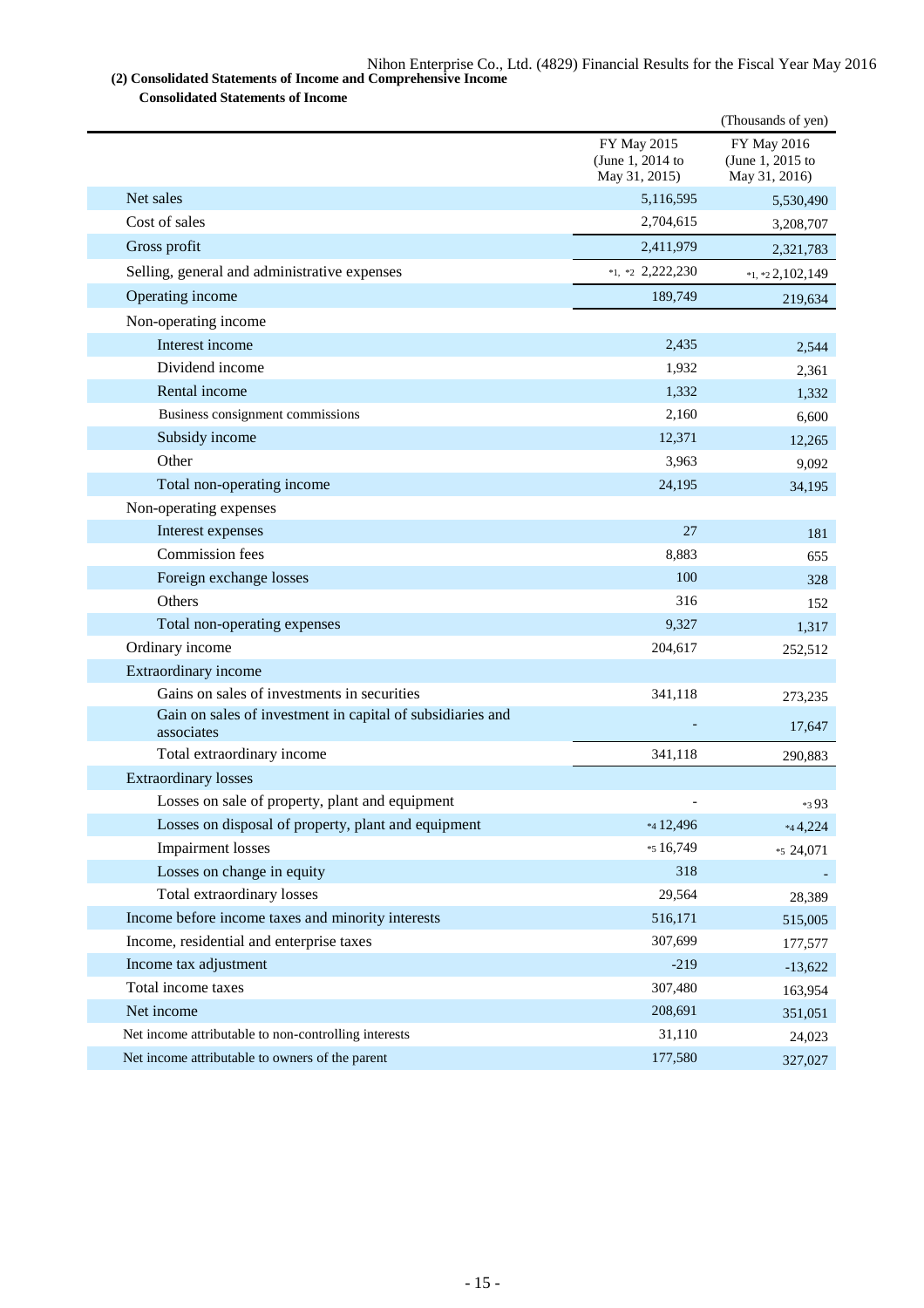**Consolidated Statements of Comprehensive Income**

|                                                                |                                                  | (Thousands of yen)                                      |
|----------------------------------------------------------------|--------------------------------------------------|---------------------------------------------------------|
|                                                                | FY May 2015<br>(June 1, 2014 to<br>May 31, 2015) | <b>FY May 2016</b><br>(June 1, 2015 to<br>May 31, 2016) |
| Net income                                                     | 208,691                                          | 351,051                                                 |
| Other comprehensive income                                     |                                                  |                                                         |
| Net unrealized gains on other securities                       | $-157,677$                                       | $-248,241$                                              |
| Foreign currency translation adjustment                        | 34,990                                           | $-32,455$                                               |
| Total other comprehensive income                               | $-122,686$                                       | $-280,697$                                              |
| Comprehensive income                                           | 86,004                                           | 70,354                                                  |
| (Breakdown)                                                    |                                                  |                                                         |
| Comprehensive income attributable to owners of the parent      | 54,893                                           | 46,330                                                  |
| Comprehensive income attributable to non-controlling interests | 31,110                                           | 24,023                                                  |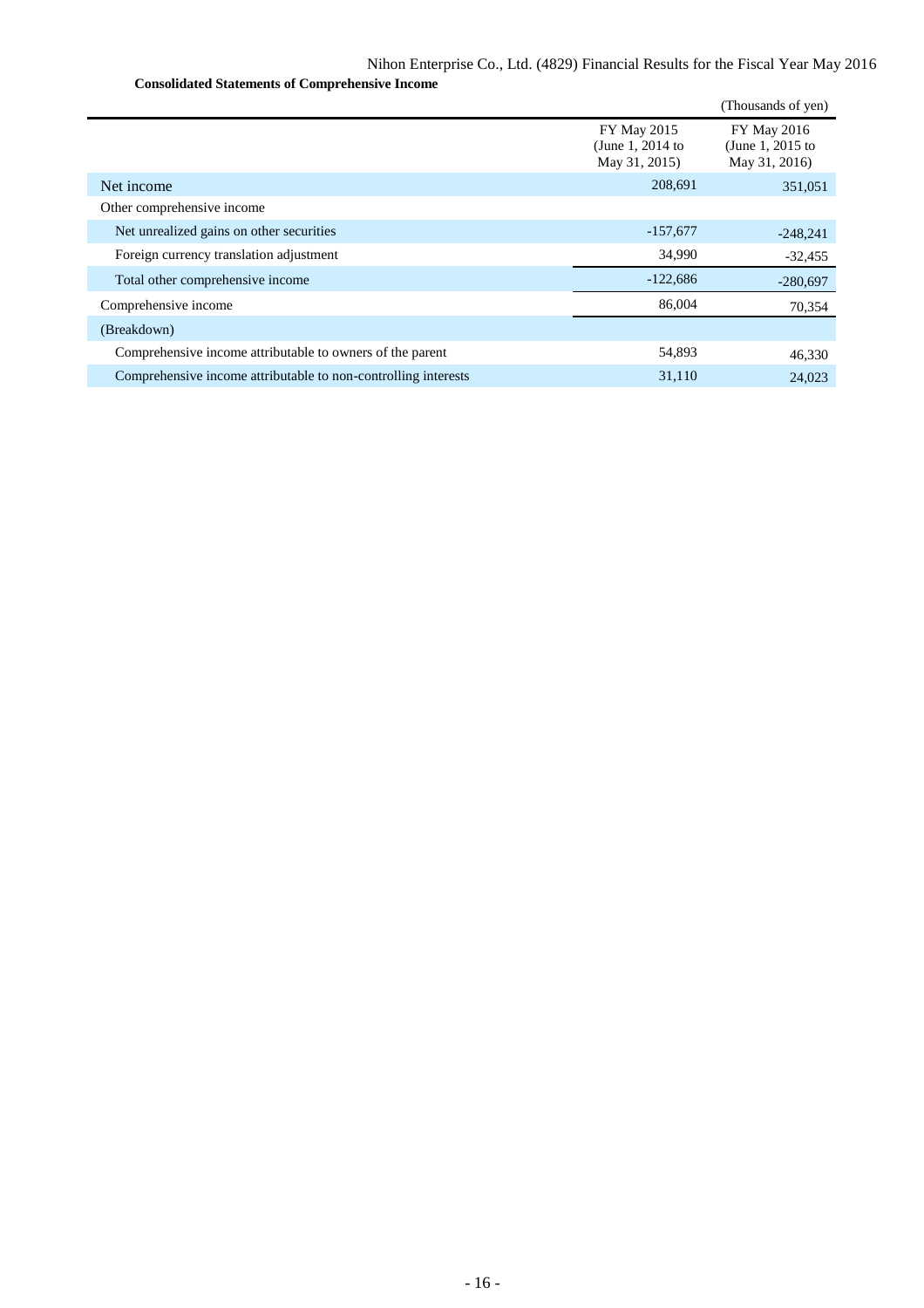# **(3) Consolidated Statements of Changes in Shareholders' Equity**

Previous fiscal year (June 1, 2014 to May 31, 2015)

| (Thousands of yen)                                                         |              |                                                                    |            |            |  |  |  |
|----------------------------------------------------------------------------|--------------|--------------------------------------------------------------------|------------|------------|--|--|--|
|                                                                            |              | Shareholders' equity                                               |            |            |  |  |  |
|                                                                            | Common stock | Total shareholders' equity<br>Capital surplus<br>Retained earnings |            |            |  |  |  |
| Balance at the start of the fiscal year                                    | 595,990      | 473,942                                                            | 2,629,726  | 3,699,660  |  |  |  |
| Adjustments during the fiscal year                                         |              |                                                                    |            |            |  |  |  |
| Dividends from surplus                                                     |              |                                                                    | $-113,100$ | $-113,100$ |  |  |  |
| Changes in the scope of<br>consolidation                                   |              |                                                                    | $-13,788$  | $-13,788$  |  |  |  |
| Issuance of new shares                                                     | 503,319      | 503,319                                                            |            | 1,006,638  |  |  |  |
| Issuance of new shares - exercise<br>of subscription rights to shares      | 2,385        | 2,385                                                              |            | 4,771      |  |  |  |
| Net income attributable to owners<br>of the parent                         |              |                                                                    | 177,580    | 177,580    |  |  |  |
| Net changes during the year to<br>items other than shareholders'<br>equity |              |                                                                    |            |            |  |  |  |
| Total adjustments during the fiscal<br>year                                | 505,704      | 505,704                                                            | 50,691     | 1,062,100  |  |  |  |
| Balance at the end of the fiscal year                                      | 1,101,695    | 979,646                                                            | 2,680,418  | 4,761,760  |  |  |  |

|                                                                            | Accumulated other comprehensive income         |                                               |                                                          |                                       |                              |                  |
|----------------------------------------------------------------------------|------------------------------------------------|-----------------------------------------------|----------------------------------------------------------|---------------------------------------|------------------------------|------------------|
|                                                                            | Net unrealized<br>gains on other<br>securities | Foreign currency<br>translation<br>adjustment | Total<br>accumulated<br>other<br>comprehensive<br>income | <b>Stock</b><br>acquisition<br>rights | Non-controlling<br>interests | Total net assets |
| Balance at the start of the fiscal<br>year                                 | 453,040                                        | 39,522                                        | 492,562                                                  | 2,482                                 | 166,063                      | 4,360,768        |
| Adjustments during the fiscal year                                         |                                                |                                               |                                                          |                                       |                              |                  |
| Dividends from surplus                                                     |                                                |                                               |                                                          |                                       |                              | $-113,100$       |
| Changes in the scope of<br>consolidation                                   |                                                |                                               |                                                          |                                       |                              | $-13,788$        |
| Issuance of new shares                                                     |                                                |                                               |                                                          |                                       |                              | 1,006,638        |
| Issuance of new shares -<br>exercise of subscription rights to<br>shares   |                                                |                                               |                                                          |                                       |                              | 4,771            |
| Net income attributable to<br>owners of the parent                         |                                                |                                               |                                                          |                                       |                              | 177,580          |
| Net changes during the year to<br>items other than shareholders'<br>equity | $-157,677$                                     | 34,990                                        | $-122,686$                                               | 317                                   | 2,209                        | $-120,159$       |
| Total adjustments during the fiscal<br>year                                | $-157,677$                                     | 34,990                                        | $-122,686$                                               | 317                                   | 2,209                        | 941,940          |
| Balance at the end of the fiscal year                                      | 295,362                                        | 74,513                                        | 369,875                                                  | 2,799                                 | 168,273                      | 5,302,709        |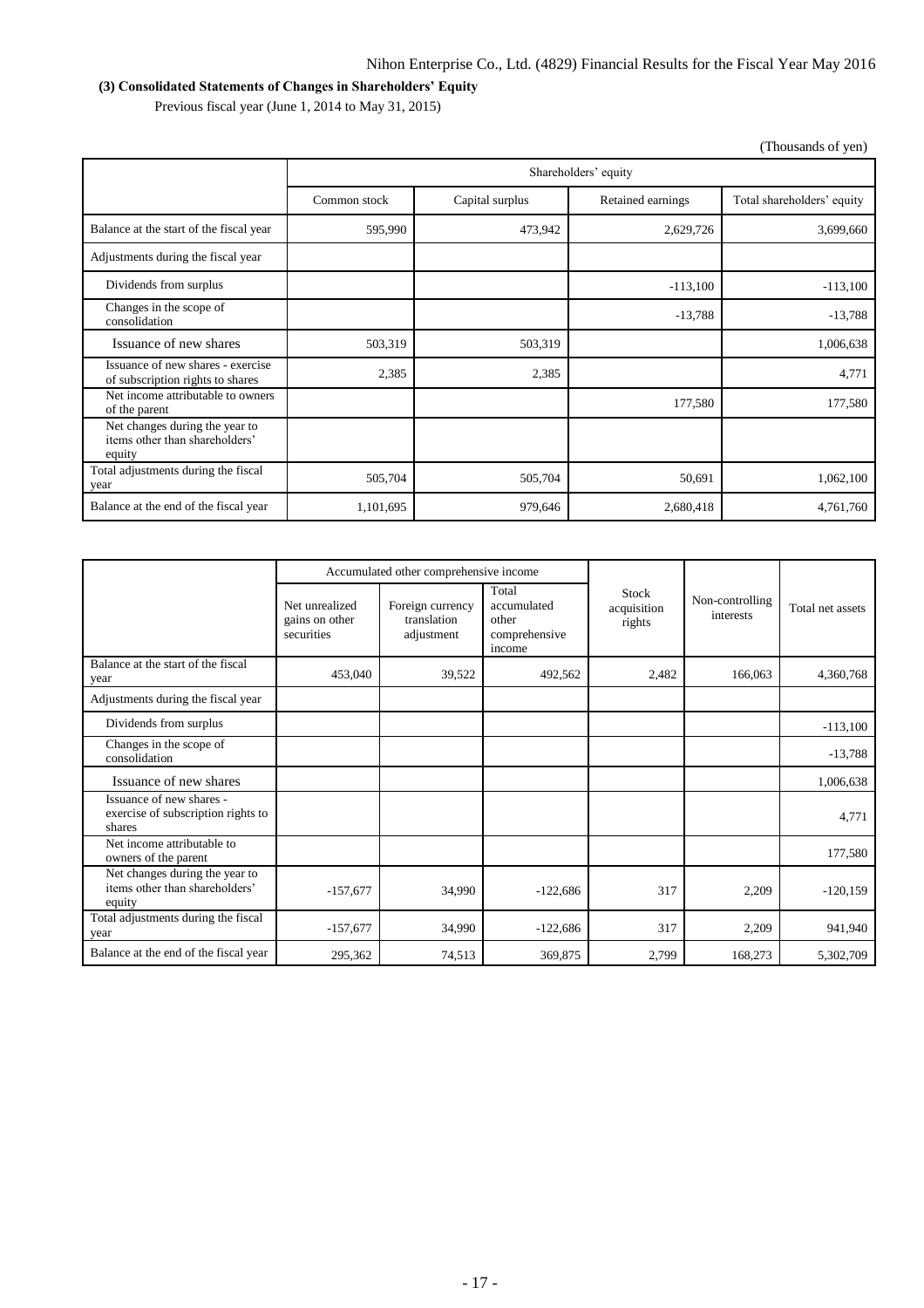Nihon Enterprise Co., Ltd. (4829) Financial Results for the Fiscal Year May 2016 Current fiscal year (June 1, 2015 to May 31, 2016)

(Thousands of yen)

|                                                                            | Shareholders' equity |                                      |            |                            |  |  |  |
|----------------------------------------------------------------------------|----------------------|--------------------------------------|------------|----------------------------|--|--|--|
|                                                                            | Common stock         | Retained earnings<br>Capital surplus |            | Total shareholders' equity |  |  |  |
| Balance at the start of the fiscal<br>year                                 | 1,101,695            | 979,646                              | 2,680,418  | 4,761,760                  |  |  |  |
| Adjustments during the fiscal<br>year                                      |                      |                                      |            |                            |  |  |  |
| Dividends from surplus                                                     |                      |                                      | $-121,550$ | $-121,550$                 |  |  |  |
| Changes in the scope of<br>consolidation                                   |                      |                                      | $-34,409$  | $-34,409$                  |  |  |  |
| Issuance of new shares                                                     |                      |                                      |            |                            |  |  |  |
| Issuance of new shares -<br>exercise of subscription rights<br>to shares   | 2,665                | 2,665                                |            | 5,330                      |  |  |  |
| Net income attributable to<br>owners of the parent                         |                      |                                      | 327,027    | 327,027                    |  |  |  |
| Net changes during the year to<br>items other than shareholders'<br>equity |                      |                                      |            |                            |  |  |  |
| Total adjustments during the<br>fiscal year                                | 2,665                | 2,665                                | 171,068    | 176,398                    |  |  |  |
| Balance at the end of the fiscal<br>year                                   | 1,104,360            | 982,311                              | 2,851,486  | 4,938,158                  |  |  |  |

|                                                                            |                                                | Accumulated other comprehensive income        |                                                          |                                |                              |                  |
|----------------------------------------------------------------------------|------------------------------------------------|-----------------------------------------------|----------------------------------------------------------|--------------------------------|------------------------------|------------------|
|                                                                            | Net unrealized<br>gains on other<br>securities | Foreign currency<br>translation<br>adjustment | Total<br>accumulated<br>other<br>comprehensive<br>income | Stock<br>acquisition<br>rights | Non-controlling<br>interests | Total net assets |
| Balance at the start of the fiscal<br>year                                 | 295,362                                        | 74,513                                        | 369,875                                                  | 2,799                          | 168,273                      | 5,302,709        |
| Adjustments during the fiscal<br>year                                      |                                                |                                               |                                                          |                                |                              |                  |
| Dividends from surplus                                                     |                                                |                                               |                                                          |                                |                              | $-121,550$       |
| Changes in the scope of<br>consolidation                                   |                                                |                                               |                                                          |                                |                              | $-34,409$        |
| Issuance of new shares                                                     |                                                |                                               |                                                          |                                |                              |                  |
| Issuance of new shares -<br>exercise of subscription<br>rights to shares   |                                                |                                               |                                                          |                                |                              | 5,330            |
| Net income attributable to<br>owners of the parent                         |                                                |                                               |                                                          |                                |                              | 327,027          |
| Net changes during the year<br>to items other than<br>shareholders' equity | $-248,241$                                     | $-32,455$                                     | $-280,697$                                               | $-747$                         | 19,395                       | $-262,048$       |
| Total adjustments during the<br>fiscal year                                | $-248,241$                                     | $-32,455$                                     | $-280,697$                                               | $-747$                         | 19,395                       | $-85,650$        |
| Balance at the end of the fiscal<br>year                                   | 47,120                                         | 42,057                                        | 89,178                                                   | 2,052                          | 187,668                      | 5,217,058        |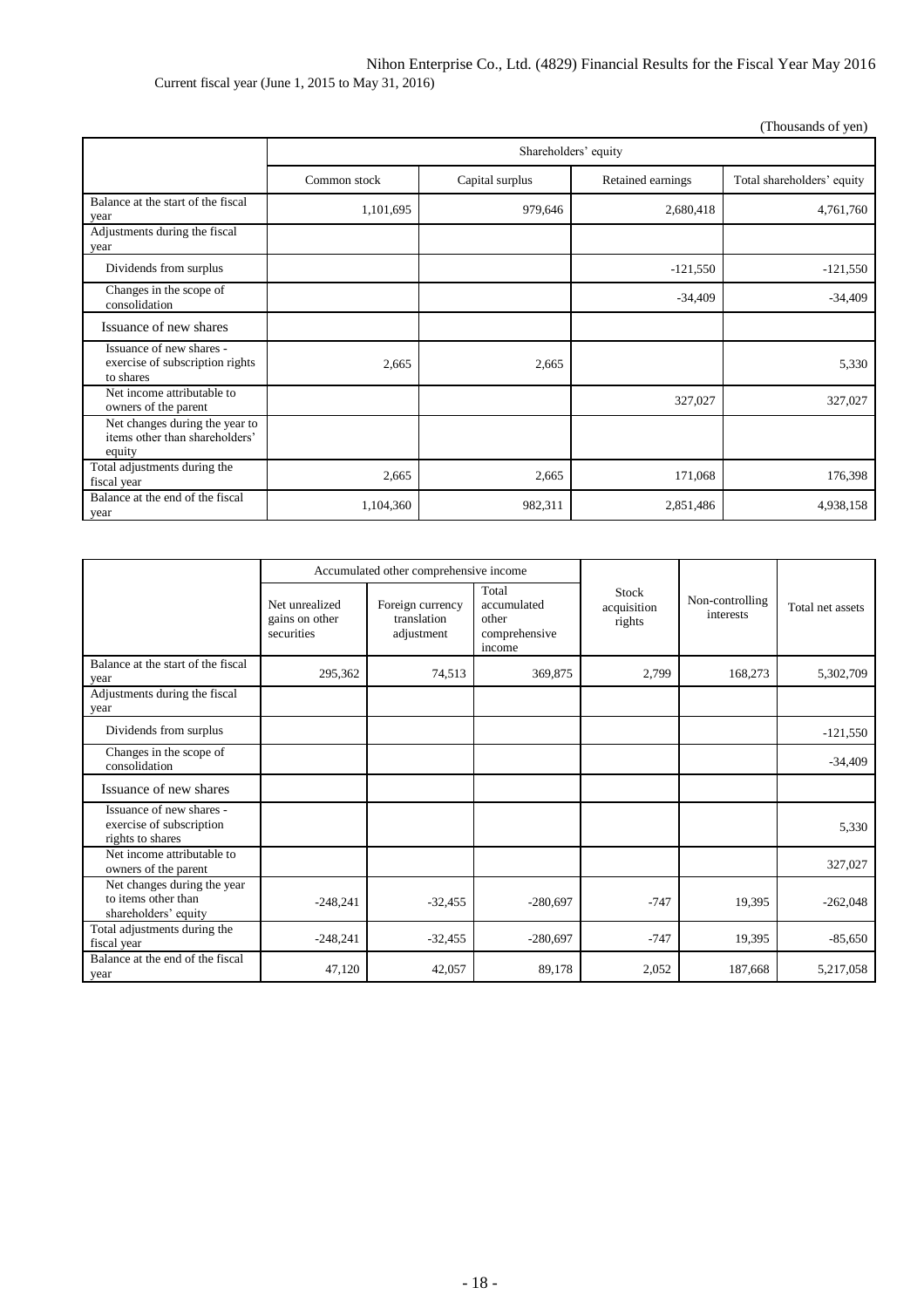|                                                                                  |                                                  | (Thousands of yen)                               |
|----------------------------------------------------------------------------------|--------------------------------------------------|--------------------------------------------------|
|                                                                                  | FY May 2015<br>(June 1, 2014 to<br>May 31, 2015) | FY May 2016<br>(June 1, 2015 to<br>May 31, 2016) |
| Cash flows from operating activities                                             |                                                  |                                                  |
| Income before income taxes and minority interests                                | 516,171                                          | 515,005                                          |
| Depreciation                                                                     | 132,401                                          | 185,363                                          |
| Amortization of goodwill                                                         | 31,925                                           | 31,967                                           |
| <b>Impairment</b> losses                                                         | 16,749                                           | 24,071                                           |
| Increase (decrease) in provision for allowance for doubtful accounts             | 25,468                                           | 31,261                                           |
| Increase (decrease) in provision for directors' bonuses                          | $-450$                                           | $-1,000$                                         |
| Increase (decrease) in retirement benefit liabilities                            | 7,513                                            | 7,186                                            |
| Interest income and dividend income                                              | $-4,368$                                         | $-4,905$                                         |
| Interest expenses                                                                | 27                                               | 181                                              |
| Foreign exchange (gains) losses                                                  | 100                                              | 328                                              |
| Loss (gain) on sales of investments in securities                                | $-341, 118$                                      | $-273,235$                                       |
| Loss (gain) on sales of investments in capital of subsidiaries and<br>associates |                                                  | $-17,647$                                        |
| Loss (gain) on sales of property, plant and equipment                            |                                                  | 93                                               |
| Losses on disposal of property, plant and equipment                              | 12,496                                           | 4,224                                            |
| Decrease (increase) in notes and accounts receivable-trade                       | $-62,062$                                        | 33,921                                           |
| Decrease (increase) in inventories                                               | $-27,413$                                        | $-18,072$                                        |
| Increase (decrease) in notes and accounts payable-trade                          | 15,950                                           | 18,680                                           |
| Increase (decrease) in consumption taxes payable                                 | 27,125                                           | $-44,139$                                        |
| (Increase) decrease in other current assets                                      | $-13,832$                                        | $-102,398$                                       |
| Increase (decrease) in other current liabilities                                 | $-37,596$                                        | $-37,130$                                        |
| Other                                                                            | $-4,461$                                         | $-3,579$                                         |
| Subtotal                                                                         | 294,624                                          | 350,178                                          |
| Interest and dividend income received                                            | 4,136                                            | 4,802                                            |
| Interest expenses paid                                                           | $-27$                                            | $-181$                                           |
| Income taxes paid                                                                | $-421,859$                                       | $-176,317$                                       |
| Net cash provided by operating activities                                        | $-123,125$                                       | 178,482                                          |

**(4) Consolidated Statements of Cash Flows**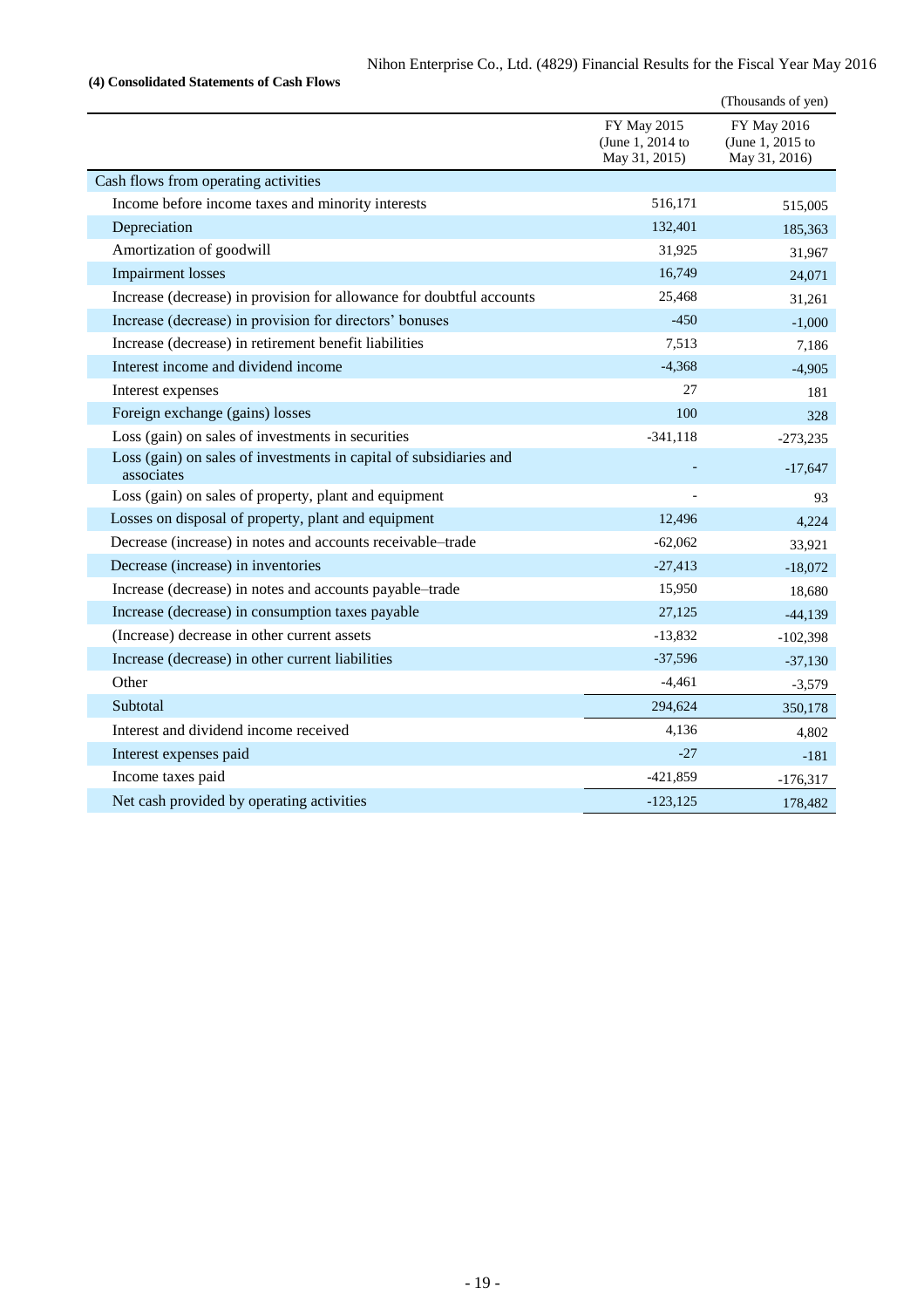| Nihon Enterprise Co., Ltd. (4829) Financial Results for the Fiscal Year May 2016 |  |  |  |  |  |
|----------------------------------------------------------------------------------|--|--|--|--|--|
|----------------------------------------------------------------------------------|--|--|--|--|--|

|                                                                                                           | FY May 2015<br>(June 1, 2014 to<br>May 31, 2015) | FY May 2016<br>(June 1, 2015 to<br>May 31, 2016) |
|-----------------------------------------------------------------------------------------------------------|--------------------------------------------------|--------------------------------------------------|
| Cash flows from investing activities                                                                      |                                                  |                                                  |
| Payments into time deposits                                                                               | $-500,153$                                       | $-295,817$                                       |
| Proceeds from withdrawal of time deposits                                                                 | 439,511                                          | 512,621                                          |
| Payments into long-term deposits                                                                          |                                                  | $-500,000$                                       |
| Proceeds from withdrawal from long-term deposits                                                          |                                                  | 14,490                                           |
| Payments for purchase of property, plant and equipment                                                    | $-17,958$                                        | $-23,969$                                        |
| Proceeds from sales of property, plant and equipment                                                      |                                                  | 21                                               |
| Payments for purchase of intangible assets                                                                | $-212,668$                                       | $-263,473$                                       |
| Payments for purchase of investments in securities                                                        |                                                  | $-121,723$                                       |
| Proceeds from sales of investments in securities                                                          | 343,752                                          | 310,652                                          |
| Purchase of investments in subsidiaries                                                                   | $-87,630$                                        | $-96,500$                                        |
| Proceeds from sale of investments in subsidiaries resulting in change in<br>scope of consolidation        |                                                  | 16,221                                           |
| Payments for loans receivable                                                                             | $-38,000$                                        | $-2,760$                                         |
| Collection of loans receivable                                                                            | 3,433                                            | 546                                              |
| Payments of guarantee deposits                                                                            | $-19,577$                                        | $-6,965$                                         |
| Proceeds from collection of guarantee deposits                                                            | 11,887                                           | 6,943                                            |
| Other                                                                                                     | 424                                              | 192                                              |
| Net cash provided by investing activities                                                                 | $-76,978$                                        | $-449,517$                                       |
| Cash flows from financing activities                                                                      |                                                  |                                                  |
| Proceeds from short-term borrowings                                                                       | 200,000                                          | 520,000                                          |
| Repayment of short-term borrowings                                                                        | $-200,000$                                       | $-520,000$                                       |
| Repayment of long-term debt                                                                               |                                                  | $-13,654$                                        |
| Repayment of lease obligations                                                                            | $-1,417$                                         | $-1,181$                                         |
| Proceeds from issuance of common shares                                                                   | 1,010,601                                        | 4,428                                            |
| Purchase of subsidiaries' treasury stock                                                                  | $-24,000$                                        |                                                  |
| Cash dividends paid                                                                                       | $-112,301$                                       | $-120,939$                                       |
| Cash dividends paid to non-controlling interests                                                          | $-9,180$                                         | $-9,426$                                         |
| Other                                                                                                     | 2,702                                            |                                                  |
| Net cash used in financing activities                                                                     | 866,404                                          | $-140,772$                                       |
| Effect of exchange rate changes on cash and cash equivalents                                              | 6,820                                            | $-3,513$                                         |
| Net increase (decrease) in cash and cash equivalents                                                      | 673,121                                          | $-415,321$                                       |
| Cash and cash equivalents at the beginning of the year                                                    | 2,808,762                                        | 3,557,933                                        |
| Increase in cash and cash equivalents due to inclusion of additional<br>subsidiaries in the consolidation | 76,049                                           | 111,217                                          |
| Cash and cash equivalents at the end of the year                                                          | *13,557,933                                      | $*1$ 3,253,828                                   |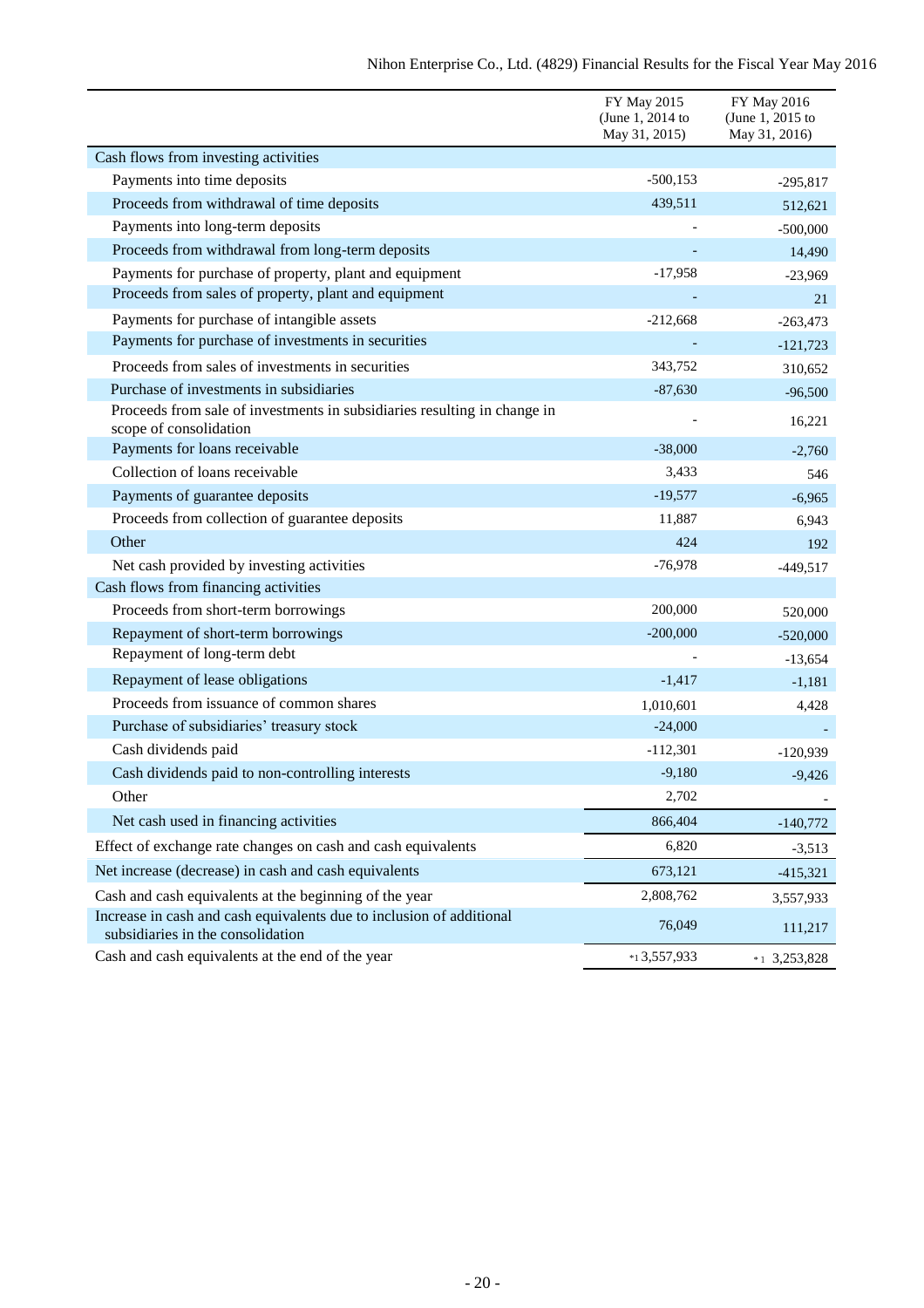### **(5) Notes to Consolidated Financial Statements**

### **(Notes regarding Going Concern Assumptions)**

Nothing to report.

## **(Segment Information, etc.)**

## **Segment Information**

## **1. Summary of reportable segments**

Reportable segments for Nihon Enterprise are the constituent business units for which separate financial data is available and that are examined on a regular basis for the purpose of enabling the Company's management to allocate resources and evaluate results of operations.

The Company formulates comprehensive strategies for the services the Nihon Enterprise Group handles and conducts. Consequently, the Company has consolidated the services handled by Group companies into two reportable segments, the Mobile Content Segment and the Solution Segment.

The Mobile Content Segment provides various content services via telecommunications carriers. The Solution Segment offers total solutions, including business plan development and consulting that make use of mobile phones.

### **2. Methods used for calculating sales, income or losses, and other items for each reportable segment**

The methods employed in the accounting treatment of reportable business segments are the same as those indicated in "Important items that form the basis for preparation of consolidated financial statements." Earnings for reportable segments are based on operating income. Intersegment sales and transfers are based on market prices.

### **3. Information on sales, income or losses, and other items for each reportable segment**

| (Thousands of yen)              |                           |                            |           |                       |              |  |
|---------------------------------|---------------------------|----------------------------|-----------|-----------------------|--------------|--|
|                                 |                           | <b>Reportable Segments</b> |           |                       |              |  |
|                                 | Mobile Content<br>Segment | <b>Solutions Segment</b>   | Subtotal  | Adjustments<br>(Note) | Total (Note) |  |
| Net sales                       |                           |                            |           |                       |              |  |
| Sales—External Customers        | 2,506,784                 | 2,609,810                  | 5,116,595 |                       | 5,116,595    |  |
| Sales and transfer-intersegment |                           | 69,567                     | 69,567    | $-69,567$             |              |  |
| Total                           | 2,506,784                 | 2,679,377                  | 5,186,162 | $-69,567$             | 5,116,595    |  |
| Segment income                  | 616,649                   | 190,437                    | 807,086   | $-617,337$            | 189,749      |  |
| Other items                     |                           |                            |           |                       |              |  |
| Depreciation                    | 72,913                    | 48,112                     | 121,025   | 8,204                 | 129,229      |  |

Previous fiscal year (June 1, 2014 to May 31, 2015)

(Note) The primary adjustments to segment income are for corporate expenses that do not belong to individual business segments, including general administrative expenses of ¥585,411 (thousand) and amortization of goodwill of ¥31,925 (thousand).

Segment income is adjusted to operating income in the consolidated statements of income.

Segment assets are not listed, as assets cannot be allocated to business segments. However, rational allocation standards are used to allocate depreciation and amortization expenses on depreciable assets that are not themselves allocated to individual businesses segments.